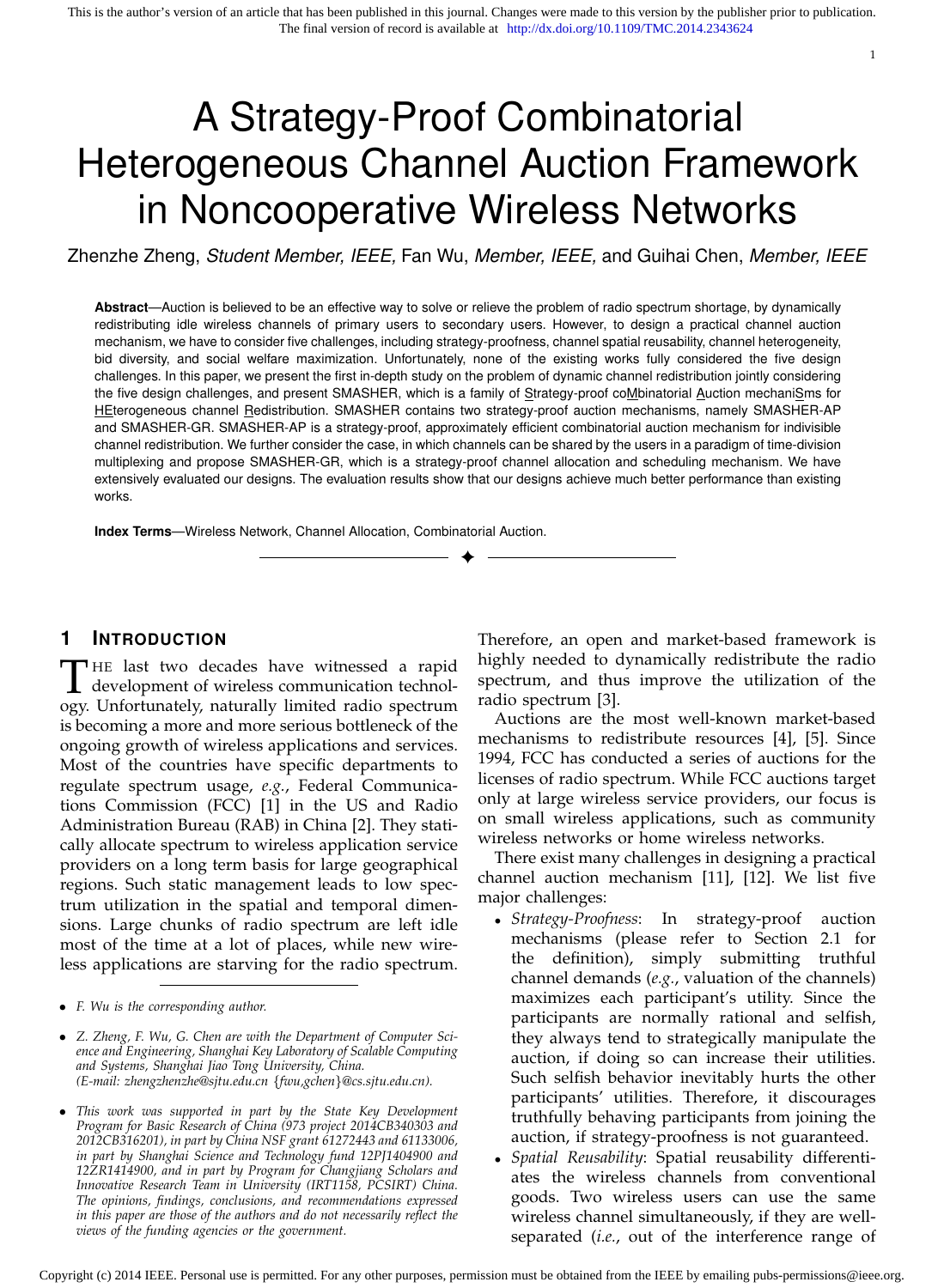This is the author's version of an article that has been published in this journal. Changes were made to this version by the publisher prior to publication. The final version of record is available at http://dx.doi.org/10.1109/TMC.2014.2343624

|   |  | I |
|---|--|---|
| ٠ |  |   |

| <b>Existing Works</b> | Strategy-<br>Proofness | Spatial<br>Reusability | Channel<br>Heterogeneity | <b>Bid Diversity</b> | Social Welfare          |
|-----------------------|------------------------|------------------------|--------------------------|----------------------|-------------------------|
| <b>VERITAS</b> [6]    |                        |                        |                          |                      | No Guarantee            |
| TRUST <sub>[7]</sub>  |                        |                        |                          |                      | No Guarantee            |
| SMALL [8]             |                        |                        |                          |                      | No Guarantee            |
| TAHES <sup>[9]</sup>  |                        |                        |                          |                      | No Guarantee            |
| CRWDP [10]            |                        |                        |                          |                      | Approximately Efficient |
| SMASHER-AP            |                        |                        |                          |                      | Approximately Efficient |
| SMASHER-GR            |                        |                        |                          |                      | No Guarantee            |

TARI F 1 Comparison with Existing Channel Auction Mechanisms.

each other). Exploiting spatial reusability can highly improve spectrum utilization.

- *Channel Heterogeneity*: The nature of wireless channels makes the goods in the channel auction heterogeneous. The channel heterogeneity comes from both *spatial heterogeneity* and *frequency heterogeneity*. On one hand, the availability and quality of a channel vary at different locations. On the other hand, channels with different central frequency may have different propagation and penetration characteristics.
- *Bid Diversity*: Wireless devices may be equipped with multiple radios, each of which can work on a different channel at the same time. Consequently, a wireless user may request multiple channels, according to her quality of service requirement. Buyers have higher opportunities to obtain channels by submitting multiple channel bundles, which makes the channel redistribution more flexible. Therefore, it is necessary to allow users to express diverse demands for channels.
- *Social Welfare*: The basic and common objective of auctions is to maximize social welfare, which is the sum of the auction winners' valuations of the allocated goods (please refer to Section 2.1 for the definition).

A number of related works (*e.g.*, [6]–[10]) exist in the literature. Unfortunately, none of these works fully consider the five design challenges (as shown in Table 1). Some of strategy-proof channel auction mechanisms (*e.g.*, VERITAS [6], TRUST [7], SMALL [8]) consider channel spatial reusability, but only work when the trading channels are homogenous. Two recent works TAHES [9] and CRWDP [10] consider the heterogeneity of channels, but TAHES restricts each buyer to bid for a single channel while CRWDP ignores the spatial reusability of channels.

In this paper, we conduct an in-depth study on the problem of dynamic channel redistribution jointly considering the five design challenges, and present SMASHER, which is a family of Strategyproof co<u>M</u>binatorial <u>A</u>uction mechaniSms for HEterogeneous channel Redistribution. SMASHER contains two distinct auction mechanisms, namely SMASHER-AP and SMASHER-GR. Specifically, SMASHER-AP is a novel combinatorial auction mechanism for indivisible heterogeneous channel redistribution, and achieves both strategy-proofness and approximately efficient social welfare. SMASHER-GR jointly considers channel allocation and scheduling when channels can be shared in a paradigm of time-division multiplexing. We use Table 1 to show the comparison of our designs with closely related works.

We make the following contributions in this paper:

- First, we present a general model of combinatorial auction for heterogeneous channel redistribution. The auction model is powerful enough to express channel spatial reusability and heterogeneity, as well as bid diversity.
- Second, we introduce the concept of *virtual channel* to capture the conflicts of channel usage among different auction participants. By using virtual channels, we transform the problem of heterogeneous channel allocation to a classic combinatorial auction.
- Third, we propose SMASHER-AP, which is a combinatorial auction mechanism for heterogeneous channel redistribution, achieving both strategy-proofness and approximately efficient social welfare.
- Fourth, we further consider the case, in which channels can be shared in a paradigm of timedivision multiplexing, and propose SMASHER-GR, which is a strategy-proof combinatorial auction mechanism for channel allocation and scheduling.
- Finally, we evaluate the performance of our designs. Our simulation results show that our designs achieve much better performance than closely related works, in terms of social welfare, buyer satisfaction ratio, and channel utilization.

The rest of this paper is organized as follows. In Section 2, we present the model of combinatorial auction for heterogeneous channel redistribution. In Section 3, we introduce the concept of virtual channel and convert the problem of heterogeneous channel allocation to a classic combinatorial auction. In Section 4, we present the design of SMASHER-AP. In section 5, we propose SMASHER-GR. In Section 6,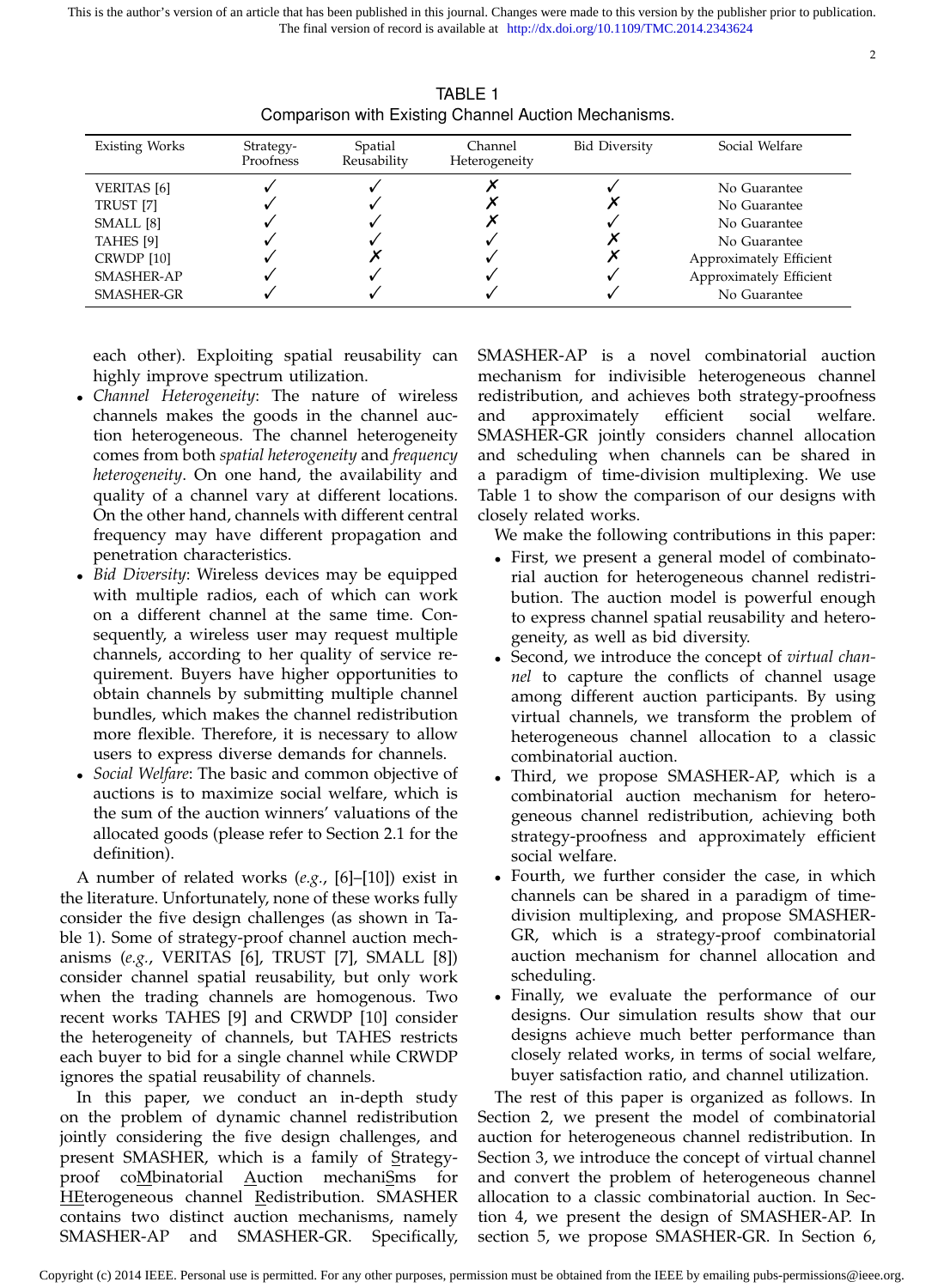we report evaluation results. In Section 7, we review related works. In Section 8, we conclude the paper and discuss future works.

# **2 PRELIMINARIES AND PROBLEM FORMU-LATION**

In this section, we present the auction model for the problem of heterogeneous channel allocation, and review some important solution concepts.

## **2.1 Auction Model**

We consider a static scenario, in which there is a primary spectrum user, called "seller", who wants to lease out her temporarily unused wireless channels, and some secondary users (*e.g.*, WiFi access points), called "buyers", who want to lease channels to provide services to their customers at certain quality of service (QoS). We consider that the channels for leasing are *heterogeneous*, and thus the buyers have their own preference over the channels due to spatial variance (*e.g.*, background noise, temperature, and landform). Since wireless devices can be equipped with multiple radios, the buyers may request more than one channel according to their requirements of QoS. Considering the diversity of QoS demand and the heterogeneity of channels, we allow the buyers to submit multiple channel requests, among which one of the requests can be granted.<sup>1</sup> We assume that buyer have uniform valuation over any of her channel requests, because the buyer's requirement of QoS can be satisfied if one of her requested bundles is allocated. Different from the allocation of traditional goods, wireless channels can be spatially reused, meaning that well-separated buyers can work on the same channel simultaneously, if they do not have interference between each other.

We model the process of heterogeneous channel redistribution as a sealed-bid combinatorial auction, in which buyers simultaneously submit their demands for channels to a trustworthy auctioneer, such that no buyer can know other participants' information. The auctioneer makes the decision on channel allocation and the charge to each winner. We denote the set of orthogonal and heterogeneous channels for leasing by  $\mathbb{C} \triangleq \{c_1, c_2, \ldots, c_m\}$ , and the set of buyers by  $\mathbb{N} \triangleq \{1, 2, \ldots, n\}.$  We list useful notations in our model of combinatorial channel auction as follows:

*Channel Request R<sub>i</sub>*: Each buyer  $i \in \mathbb{N}$  submits a vector of requested channel bundles

$$
R_i \triangleq \left(S_i^1, S_i^2, \dots, S_i^{\phi_i}\right)
$$

to the auctioneer. Any channel bundle  $S_i^l \subseteq \mathbb{C}, 1 \leq l \leq l$  $\phi_i$  can satisfy her QoS. We assume that the request is strict, meaning that the buyer is only interested in winning a whole bundle  $S_i^l$  in her request vector. Although the buyer  $i$  can submit a request vector  $R_i$  with more than one channel bundle, only one channel bundle can be granted by the auctioneer. We call buyer *i*, who submits a request vector of  $\phi_i$ channel bundles, and is interested in winning one of the bundles, as  $\phi_i$ -minded buyer. If  $\phi_i = 1$ , then the buyer  $i$  is single-minded. Note that our auction model is a generalization of existing models with singleminded buyers (*e.g.*, [9], [10]). The maximum number of submitted channel bundles among all buyers is denoted by  $\Phi \triangleq \max_{i \in \mathbb{N}} \phi_i$ . We denote the channel request vector  $\mathbb{\overline{R}}$  of all the buyers as

$$
\vec{\mathbb{R}} \triangleq (R_1, R_2, \ldots, R_n).
$$

*Valuation*  $v_i$ : Each buyer  $i \in \mathbb{N}$  has a uniform valuation  $v_i$  over any requested channel bundles in  $R_i$ . Here,  $v_i$  is the private information of the buyer *i*. This is also known as *type* in mechanism design. The buyer valuation has two properties: *Free Disposal* and *Normalization*. Free disposal means that for any two subsets of channels S and T, if  $S \subseteq T$ , then  $v_i(S) \leq$  $v_i(T)$ ; while normalization means that  $v_i(\emptyset) = 0$ . We denote the valuation vector  $\vec{V}$  of all the buyers as

$$
\vec{\mathbb{V}} \triangleq (v_1, v_2, \dots, v_n).
$$

*Bid*  $b_i$ : Each buyer  $i \in \mathbb{N}$  submits a bid  $b_i$  to the auctioneer, meaning that if she wins any channel bundle  $S_i^l$ , she would like to pay no more than  $b_i$  for it. Here, the bid  $b_i$  may not necessarily be equal to her valuation  $v_i$ . Let vector  $\vec{\mathbb{B}}$  represent the bids of all the buyers

$$
\vec{\mathbb{B}} \triangleq (b_1, b_2, \ldots, b_n).
$$

*Clearing price*  $p_i$ : The auctioneer charges each winning buyer  $i \in \mathbb{N}$  a clearing price  $p_i$ . The loser in the auction is free of any charge. We use vector

$$
\vec{\mathbb{P}} \triangleq (p_1, p_2, \ldots, p_n)
$$

to represent the clearing prices of all the buyers.

*Utility*  $u_i$ : The utility of a buyer  $i \in \mathbb{N}$  is defined as the difference between her valuation on the bundle of winning channels and her clearing price  $p_i$ 

$$
u_i \triangleq v_i - p_i. \tag{1}
$$

We consider that the buyers are rational and selfish, thus their goals are to maximize their own utilities. In contrast to the buyers, the auctioneer's objective is to maximize *social welfare*. Here social welfare is defined as follows.

*Definition 1 (Social Welfare):* The social welfare in a channel auction is the sum of winning buyers' valuations on their allocated bundles of channels.

$$
SW \triangleq \sum_{i \in \mathbb{W}} v_i,\tag{2}
$$

where W is the set of winners.

<sup>1.</sup> We discuss this model in Section 4 and extend to the scenario, in which each buyer can be allocated multiple bundles to reach her QoS in Section 5.

Copyright (c) 2014 IEEE. Personal use is permitted. For any other purposes, permission must be obtained from the IEEE by emailing pubs-permissions@ieee.org.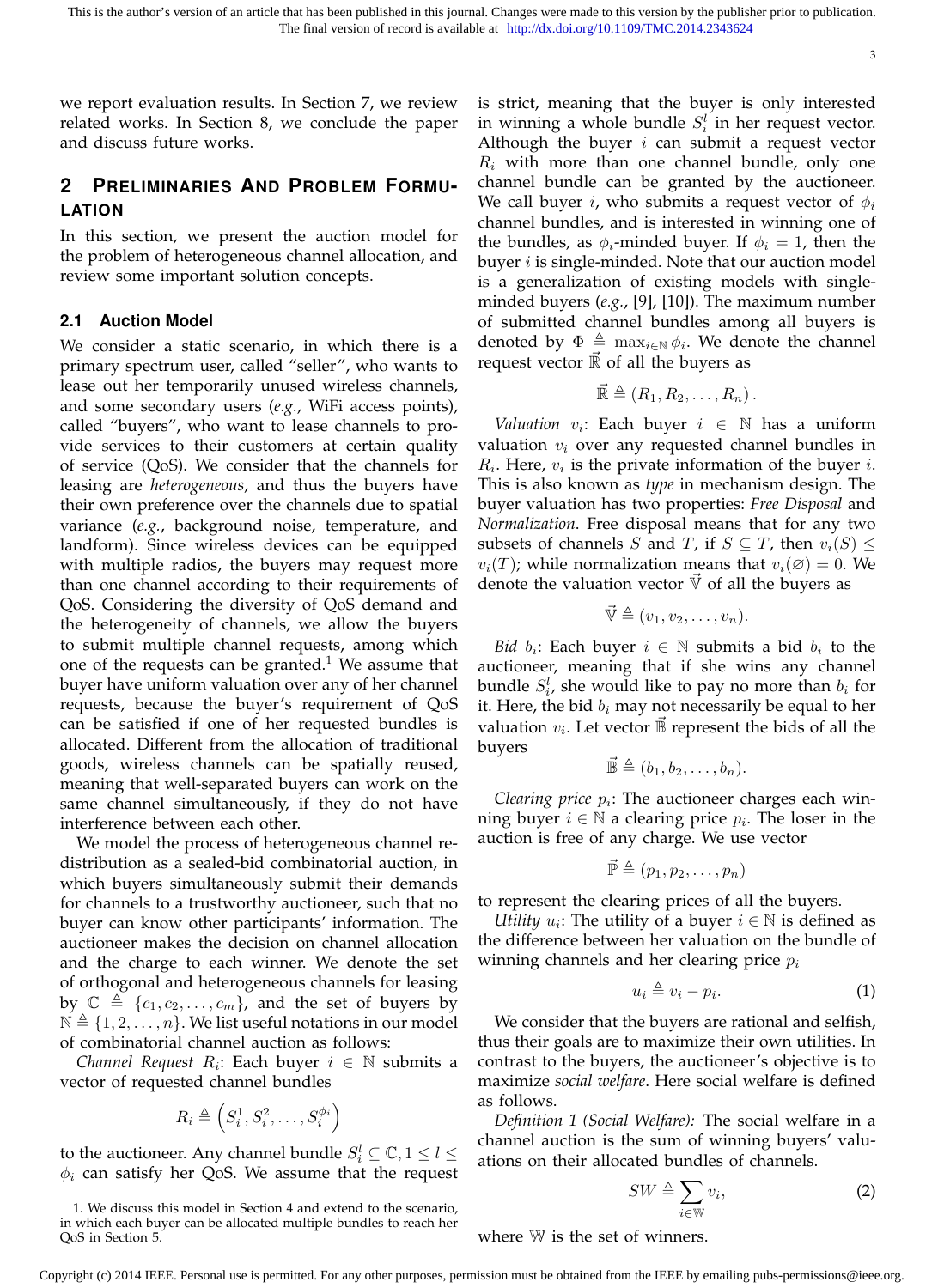In this paper, we assume that buyers do not collude with each other and do not cheat about their channel bundles,<sup>2</sup> while leaving these problems to our future works.

## **2.2 Solution Concepts**

We briefly review the solution concepts used in this paper.

A strong solution concept from game theory is *dominant strategy*.

*Definition 2 (Dominant Strategy [20] [21]):* Strategy  $s_i$  is player i's dominant strategy, if for any strategy  $s_i' \neq s_i$  and any other player's strategy profile  $s_{-i}$ :

$$
u_i(s_i, s_{-i}) \ge u_i(s'_i, s_{-i}).
$$

Intuitively, a dominant strategy of a player is a strategy that maximizes her utility, regardless of what strategy profile the other players choose.

The concept of dominant strategy is the basis of *incentive-compatibility*, which means that there is no incentive for any player to lie about her private information, and thus revealing truthful information is the dominant strategy for every player. An accompanying concept is *individual-rationality*, which means that every player participating in the game expects to gain no less utility than staying outside. We now can introduce the definition of *Strategy-Proof Mechanism*.

*Definition 3 (Strategy-Proof Mechanism [22] [23]):* A mechanism is strategy-proof when it satisfies both incentive-compatibility and individual-rationality.

The objective of this work is to design strategyproof combinatorial auction mechanisms for heterogeneous channel redistribution.

# **3 COMBINATORIAL CHANNEL AUCTION**

Different from existing works on strategy-proof channel allocation, we introduce a novel concept of *virtual channel* to represent the conflicts of channel usage among the buyers. By introducing virtual channels, we transform the problem of heterogeneous channel allocation to a classic combinatorial auction, which is computationally intractable. Therefore, we propose strategy-proof and approximately efficient combinatorial auction mechanisms for heterogeneous channel redistribution in the following sections.

## **3.1 Virtual Channel**

We introduce *virtual channel* to capture the interference among the buyers on different channels. Specifically, a virtual channel  $vc_{i,j}^k$  denotes that the buyer i and the buyer  $j$  may cause interference between each other on channel  $c_k$ , and thus they cannot work on channel  $c_k$  simultaneously. Since virtual channel  $vc_{i,j}^k$ represents the exclusive usage of channel  $c_k$  between the buyer  $i$  and  $j$ , its quantity is set to 1. When virtual channel  $vc_{i,j}^k$  is added to the requested bundle(s) that contains channel  $c_k$  from the buyer i and j, at most one of the requests containing channel  $c_k$  from the two buyers can be granted. Consequently, the exclusive usage of channel  $c_k$  between the buyer i and j is guaranteed. The heterogeneous channel redistribution problem can be converted to the problem of exclusive virtual channels allocation. We present the definition of virtual channel as follows.

*Definition 4 (Virtual Channel):* There is a virtual channel  $vc_{i,j}^k$ , if the buyer i and buyer j are within the interference range of each other on channel  $c_k$ .

In most of existing works on channel auction, a single conflict graph is used to represent the interference among buyers [6], [7]. However, in case of heterogeneous channels, each channel may have a distinctive conflict graph. Let  $G_k \triangleq (O_k, E_k)$  denote the conflict graph on channel  $c_k$ , where  $O_k \subseteq \mathbb{N}$  is the set of buyers who can access channel  $c_k$ , and each edge  $(i, j) \in E_k$ represents the interference between the buyer  $i$  and j on channel  $c_k$ . Let  $\mathbb{G} \triangleq \{G_k | c_k \in \mathbb{C}\}\$  denote the set of conflict graphs. We also denote the maximum degree of all the conflict graphs as  $\delta$ . These conflict graphs can be built by the auctioneer through some measurement methods, *e.g.*, measurement calibrated method [24]. We note that the conflict graphs used in this paper belong to binary interference model, such as the protocol model. The problem of channel redistribution under physical interference model is totally different, and please refer to papers [25], [26] for more discussion.

Since the conflict graph is commonly assumed to be available in wireless networks, we construct the virtual channel from the conflict graph. The process of converting the edges in the conflict graphs to virtual channels with unit quantity is shown by Algorithm 1. We create a virtual channel  $vc_{i,j}^k$  (Line 4), if there is an edge between the buyer  $i$  and  $j$  in conflict graph  $G_k$ , and append  $vc_{i,j}^k$  to the requested bundle(s) containing channel  $c_k$  from the buyer i and j, while remaining the corresponding bid(s) unchanged (Lines 6-11). After adding virtual channels into the channel bundles, we remove the original channels from all updated channel bundles (Line 14). Let VC be the set of virtual channels (Line 5). Let  $S_i^{\prime l}$  be the *l*th updated channel bundle of buyer  $i$ . Since the maximum degree of conflict graphs is  $\delta$  and there are at most m trading channels, we have  $|S_i^n| \leq \delta \times m$ ,  $\forall i \in \mathbb{N}, 1 \leq l \leq \phi_i$ .

<sup>2.</sup> When both valuations and channel bundles are private information, buyers will have more power to manipulate the auction market, *i.e.*, they can further improve their utilities by cheating on channel bundles, and our auction model falls into the general combinatorial auctions with multi-parameter domain, which is still an open problem in algorithmic mechanism design [13]. Papers [14], [15] have characterized the truthfulness for mechanisms in multiple parameter domain, and some negative results are demonstrated [16]–[19].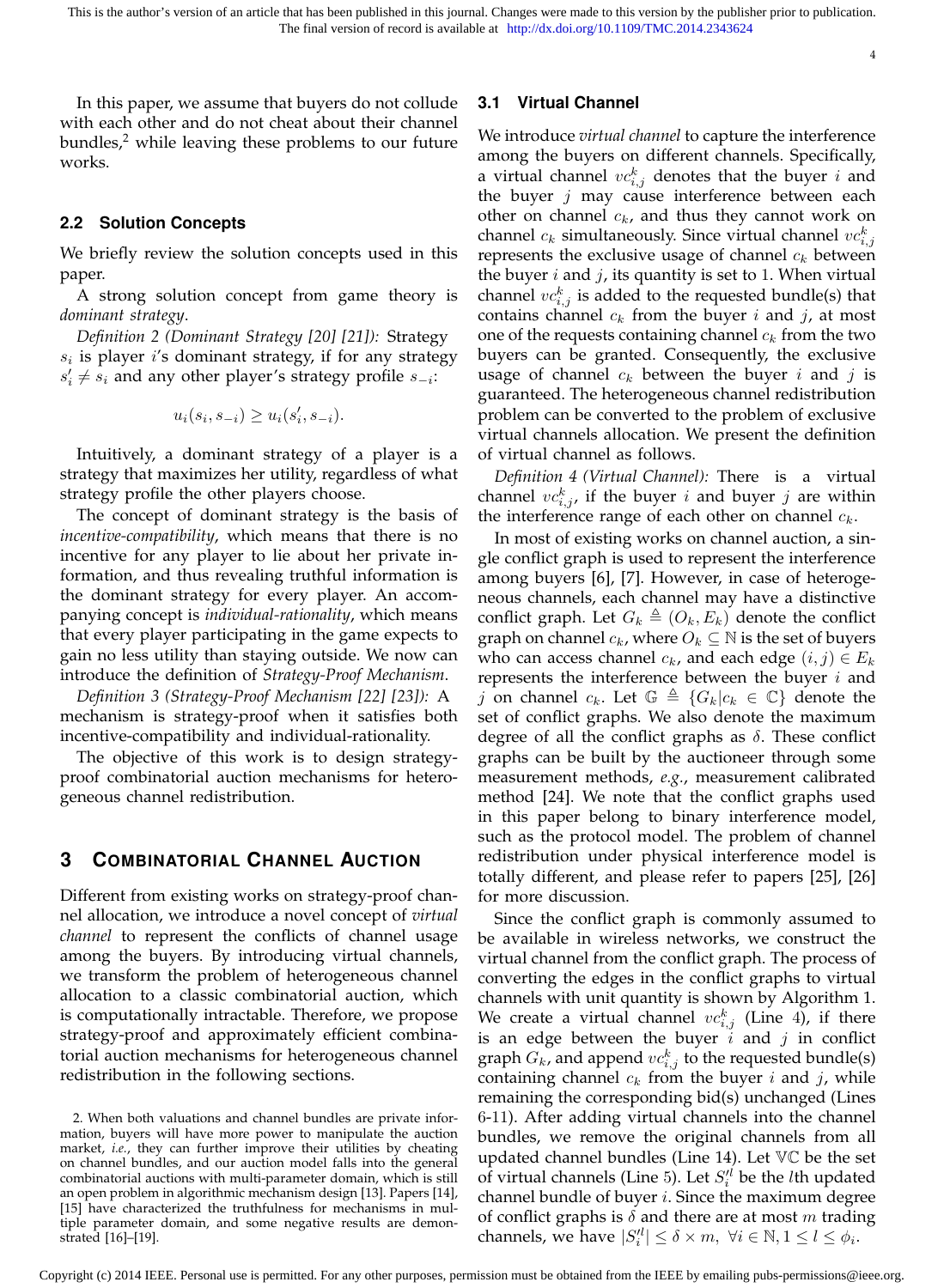| Algorithm 1: Virtual Channel Generation                                                                   |
|-----------------------------------------------------------------------------------------------------------|
| Input: A set of conflict graph G, a vector of                                                             |
| channel requests $\mathbb{R}$ .                                                                           |
| <b>Output:</b> A set of virtual channels $\mathbb{V}\mathbb{C}$ , a vector of                             |
| updated requests $\mathbb{R}'$ .                                                                          |
| $1 \nabla \mathbb{C} \leftarrow \varnothing; \mathbb{R}' \leftarrow \mathbb{R};$                          |
| foreach $G_k = (O_k, E_k) \in \mathbb{G}$ do<br>$\overline{2}$                                            |
| foreach $(i, j) \in E_k$ do<br>3                                                                          |
| Create virtual channel $vc_{i,j}^k$ ;<br>4                                                                |
| $\mathbb{VC} \leftarrow \mathbb{VC} \bigcup \{vc_{i,j}^k\};$<br>5                                         |
| foreach $S_i^{\prime l} \in R_i^{\prime}$<br>6                                                            |
| s.t. $c_k \in S_i'^l \wedge (\exists S_i'^t \in R_i', c_k \in S_i'^t)$ do                                 |
| $\left  S_i^{\prime l} \leftarrow S_i^{\prime l} \bigcup \{ v c_{i,i}^k \}$<br>7                          |
| end<br>8                                                                                                  |
| foreach $S_i^{\prime l} \in R_i^{\prime}$<br>9                                                            |
| s.t. $c_k \in S_i^{\prime l} \wedge (\exists S_i^{\prime t} \in R_i^{\prime}, c_k \in S_i^{\prime t})$ do |
| $\left\{S_i^{\prime l} \leftarrow S_i^{\prime l} \cup \{vc_{i,j}^k\}\right\}$<br>10                       |
| end<br>11                                                                                                 |
| end<br>12                                                                                                 |
| 13 end                                                                                                    |
| $14$ Remove the original channels $\mathbb C$ from updated                                                |
| channel bundles $\mathbb{R}'$ ;                                                                           |
| 15 return $\mathbb{VC}$ and $\mathbb{\vec{R}'}$ ;                                                         |
|                                                                                                           |

We use a simple example in Figure 1 to explain the concept of virtual channel. In Figure 1, there are 2 channels and 4 buyers. The two conflict graphs show the interference among buyers on two heterogeneous channels  $c_1$  and  $c_2$ . The upper right table shows the buyers' channel demands. Both single-minded and multi-minded buyers exist in this example. Here, the buyer 2 is a single-minded buyer, and only bids a bundle of channels  $({c_1, c_2})$  for 15; the buyer 3 is a multi-minded buyer, and submits three requests, *i.e.*,  $({c_1}, {c_2}, {c_1}, {c_2})$ , and a uniform valuation 13. After running Algorithm 1, the updated request vectors with virtual channels are shown in the lower right table. Let's see buyer 2's updated request as an example. Since both buyer 1 and buyer 2 bid for channel  $c_1$  and they interfere with each other on this channel, we add a virtual channel  $\overline{vc^1_{1,2}}$  with unit quantity to buyer 2's requested bundle.

## **3.2 Problem Formulation**

Given the virtual channel introduced in the last section, we are ready to transform the problem of heterogenous channel allocation to a classic combinatorial auction. The outcome of the auction is the set of winning buyers and their assigned channel bundles.

The goods in the combinatorial channel auction are the virtual channels. The quantity of each virtual channel  $vc_{i,j}^k \in \mathbb{VC}$  is 1. Given the vector of requests with virtual channels  $\mathbb{R}^{\prime}$  and the bid vector  $\mathbb{B}$ , the auctioneer determines the winners and which channel bundles to grant. Let  $x(i, S_i'') = 1$  denote that the



Fig. 1. An example showing the generation of virtual channels.

channel set  $S_i^{\prime l}$  is granted to the buyer *i*; otherwise,  $x(i, S_i^{\prime l}) = 0$ . The process of winner determination can be modeled as a binary program. The objective is to maximize the social welfare. We use  $b_i$ , instead of  $v_i$ , because the strategy-proof mechanisms shown in later sections will guarantee that bidding truthfully is the dominant strategy of each buyer  $i \in \mathbb{N}$ . *Objective:*

$$
Maximize \qquad \sum_{i \in \mathbb{N}} \sum_{l=1}^{\phi_i} x(i, S_i^{\prime l}) \times b_i
$$

*Subject to:*

$$
\sum_{i \in \mathbb{N}} \sum_{S_i' \in R_i', S_i'^l \ni vc_k} x(i, S_i'^l) \le 1 \qquad \forall vc_k \in \mathbb{VC} \tag{3}
$$

$$
\sum_{l=1}^{\phi_i} x(i, S_i'^l) \le 1 \qquad \forall i \in \mathbb{N} \tag{4}
$$

$$
x(i, S_i'^l) \in \{0, 1\} \quad \forall i \in \mathbb{N}, 1 \le l \le \phi_i
$$

$$
:(i, S_i'^l) \in \{0, 1\} \quad \forall i \in \mathbb{N}, 1 \le l \le \phi_i
$$
\n
$$
(5)
$$

Here constraint (3) indicates the quantity limitation of virtual channel. As the original channels have been removed from the updated channel bundles, we do not have quantity constraints on the original channels. Constraint (4) indicates that each buyer can win at most one bundle of channels out of her submitted requests. Constraint (5) indicates the binary value of the auctioneer's decision of allocation.

If the optimal social welfare can be achieved by solving the above binary program, then the celebrated VCG mechanism (named after Vickrey [27], Clark [28], and Groves [29]) can be applied to calculate clearing prices that can ensure the strategy-proofness of the auction mechanism. Unfortunately, the above winner determination problem can be proven to NP-hard by reducing from the *exact cover* problem [30] in polynomial time. Considering the computational intractability of the winner determination problem, we present an alternative solution with greedy channel allocation to achieve approximately efficient social welfare in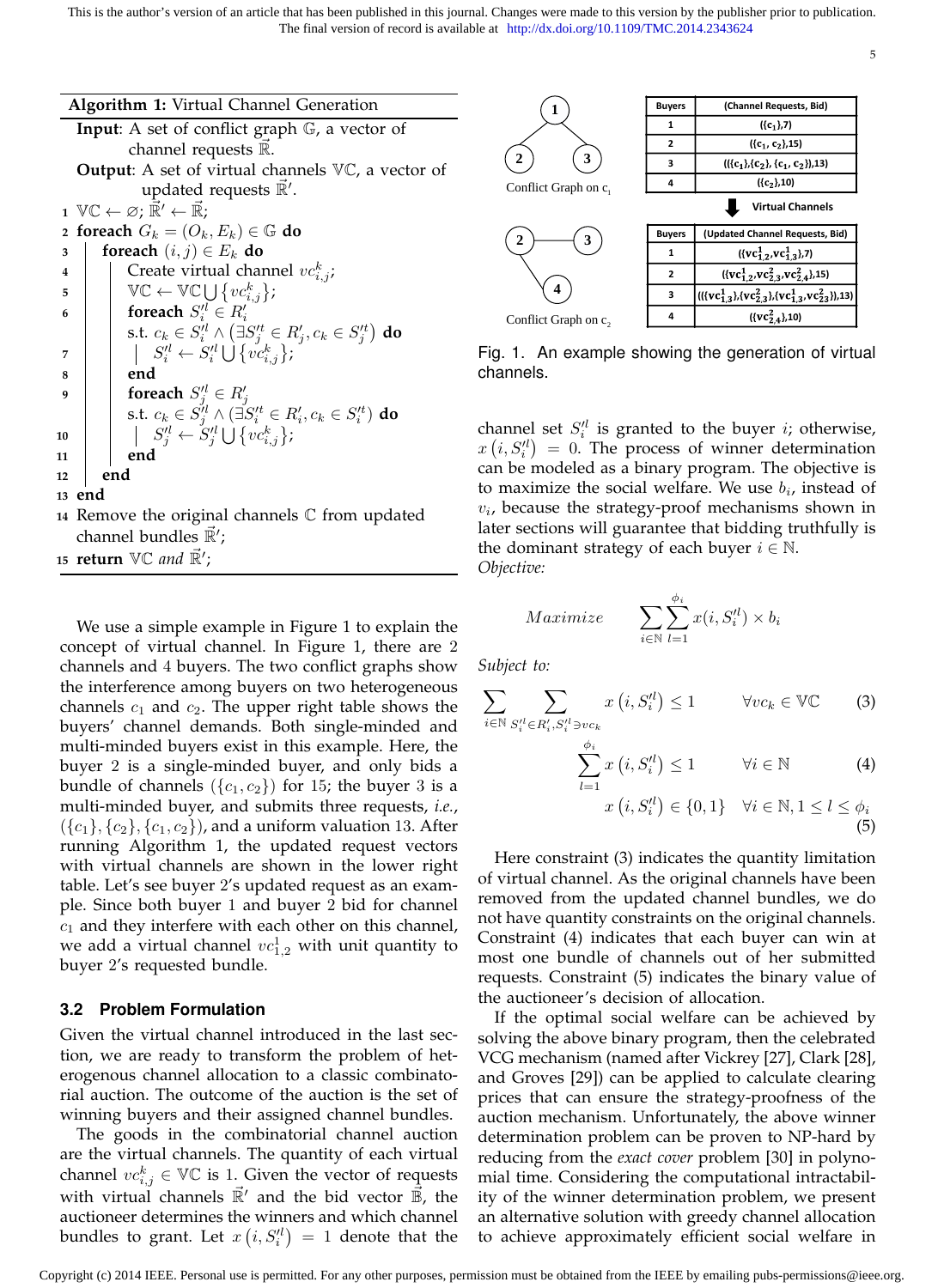next section. Furthermore, we integrate the greedy allocation algorithm with a novel pricing mechanism to provide a strategy-proof and approximately efficient combinatorial auction mechanism for heterogeneous channel redistribution.

# **4 EXCLUSIVE CHANNEL REDISTRIBUTION**

We consider the case of indivisible channels, which can only be allocated exclusively to non-interfering buyers, in this section. As shown in Section 3.2, finding the optimal auction decision is computationally intractable. Furthermore, existing works [17], [18] show that it is impossible to design a strategy-proof approximation combinatorial auction mechanism in the general case, even if the goods are not spatially reusable. We assume that buyers have uniform valuation on their multiple channel requests, and present SMASHER-AP, which is a strategy-proof and approximately efficient combinatorial auction mechanism for heterogeneous channel redistribution.

## **4.1 Design of SMASHER-AP**

SMASHER-AP consists of the following three major components: virtual channel generation, winner determination, and clearing price calculation. We briefly describe the design rationale of SMASHER-AP. We first generate virtual channels to capture the interference of channel usage among buyers, and transform the problem of channel redistribution into the exclusive virtual channel allocation. After that, we propose a greedy channel allocation algorithm to determine winning buyers, which leads to a good approximation ratio. Finally, a clearing price calculation scheme based on critical virtual bid is designed to guarantee the economic properties of SMASHER-AP.

## *4.1.1 Virtual Channel Generation*

The process of virtual channel generation is the same as that of Algorithm 1 shown in Section 3.1, except that we add one more virtual channel  $vc_i$  with unit quantity to each requested bundle of buyer  $i \in \mathbb{N}$ . Virtual channel  $vc_i$  is used to ensure that at most one of the requested bundles from the buyer  $i$  can be granted.

$$
S_i'^l = S_i'^l \bigcup \{vc_i\}, i \in \mathbb{N}, 1 \leq l \leq \phi_i,
$$

where  $S_i^{\prime l}$  is updated bundle with virtual channels. The set of virtual channels is also updated

$$
\mathbb{VC} = \mathbb{VC} \bigcup \{vc_i|i \in \mathbb{N}\}.
$$

## *4.1.2 Winner Determination*

Before presenting the approximation algorithm for winner determination, we introduce *virtual bid*. The **Algorithm 2:** Approximation Algorithm for Winner Determination

**Input**: Vector of updated channel requests  $\vec{\mathbb{R}}'$ , vector of bids  $\mathbb{B}$ .

**Output**: A pair of sets of winning buyers and allocated bundles of channels  $(W, \mathbb{S})$ .

**1**  $(\mathbb{W}, \mathbb{S}) \leftarrow (\emptyset, \emptyset); \mathcal{V} \leftarrow \emptyset;$ **<sup>2</sup> foreach** i ∈ N **do 3**  $\tilde{b}_i \leftarrow b_i / \max_{1 \leq l \leq \phi_i} \left( \sqrt{|S_i'^l|} \right)$  $\big).$ **4 end** 5 Sort  $\tilde{b}_i$  in non-increasing order:  $\mathbb{L}_1 : \tilde{b}_1 \geq \tilde{b}_2 \geq \ldots \geq \tilde{b}_n;$ **6 for**  $i = 1$  *to*  $n$  **do**  $\sigma$  | Sort  $S_i''$  in non-decreasing order of bundle  $\text{size: } \mathbb{L}_2: \left|S'^{1}_i\right| \leq \left|S'^{2}_i\right| \leq \ldots \leq \left|S'^{\phi_i}_i\right|;$ **8 for**  $l = 1$  *to*  $\phi_i$  **do 9**  $\begin{array}{|c} \hline \end{array}$  if  $S_i'^l \cap \mathcal{V} = \varnothing$  then  ${\mathfrak v} \begin{array}{c|c} \rule{0pt}{17pt} \rule{1pt}{14pt} \rule{0pt}{14pt} \rule{0pt}{14pt} \rule{0pt}{14pt} \rule{0pt}{14pt} \rule{0pt}{14pt} \rule{0pt}{14pt} \rule{0pt}{14pt} \rule{0pt}{14pt} \rule{0pt}{14pt} \rule{0pt}{14pt} \rule{0pt}{14pt} \rule{0pt}{14pt} \rule{0pt}{14pt} \rule{0pt}{14pt} \rule{0pt}{14pt} \rule{0pt}{14pt} \rule{0pt}{14pt} \rule{0pt}{14pt} \rule{0pt$  $\begin{array}{|c|c|c|}\hline \textbf{11} &|&|&(\mathbb{W},\mathbb{S}) \leftarrow (\mathbb{W}\bigcup \{i\},\mathbb{S}\bigcup \left\{S^{\prime l}_{i}\right\}) ;\ \hline \end{array}$ **<sup>12</sup> break**; **<sup>13</sup> end <sup>14</sup> end <sup>15</sup> end <sup>16</sup> return** (W, S);

uniform virtual bid  $b_i$  over any of requested bundles from the buyer  $i$  is defined as

$$
\tilde{b}_i \triangleq \frac{b_i}{\max_{1 \le l \le \phi_i} \left(\sqrt{|S_i^{l}|}\right)}.
$$
\n(6)

SMASHER-AP sorts all the buyers according to their virtual bids in non-increasing order:

$$
\mathbb{L}_1 : \tilde{b}_1 \ge \tilde{b}_2 \ge \ldots \ge \tilde{b}_n.
$$

In case of a tie, SMASHER-AP breaks the tie following a bid-independent rule, such as lexicographic order of buyers' IDs or channel number. Following the order in  $\mathbb{L}_1$ , SMASHER-AP greedily grants the smallest channel bundle, in which no virtual channel has already been allocated, to each buyer.<sup>3</sup>

Algorithm 2 shows the pseudo-code of above winner determination process. In practice, the number of buyers *n* is much larger than  $\Phi$ , thus the time complexity of Algorithm 2 is  $\mathcal{O}(n \log n)$ .

## *4.1.3 Clearing Price Calculation*

The clearing price is calculated based on *critical virtual bid*.

*Definition 5 (Critical Virtual Bid):* The critical virtual bid  $cr(i) \in \mathbb{L}_1$  of buyer  $i \in \mathbb{N}$  is the minimum virtual

3. Actually, we allocate the original channel bundle  $S_i^l$  to the winning buyer  $i$ , when she is granted the updated channel bundle  $S_i^{\prime l}$  in Algorithm 2.

Copyright (c) 2014 IEEE. Personal use is permitted. For any other purposes, permission must be obtained from the IEEE by emailing pubs-permissions@ieee.org.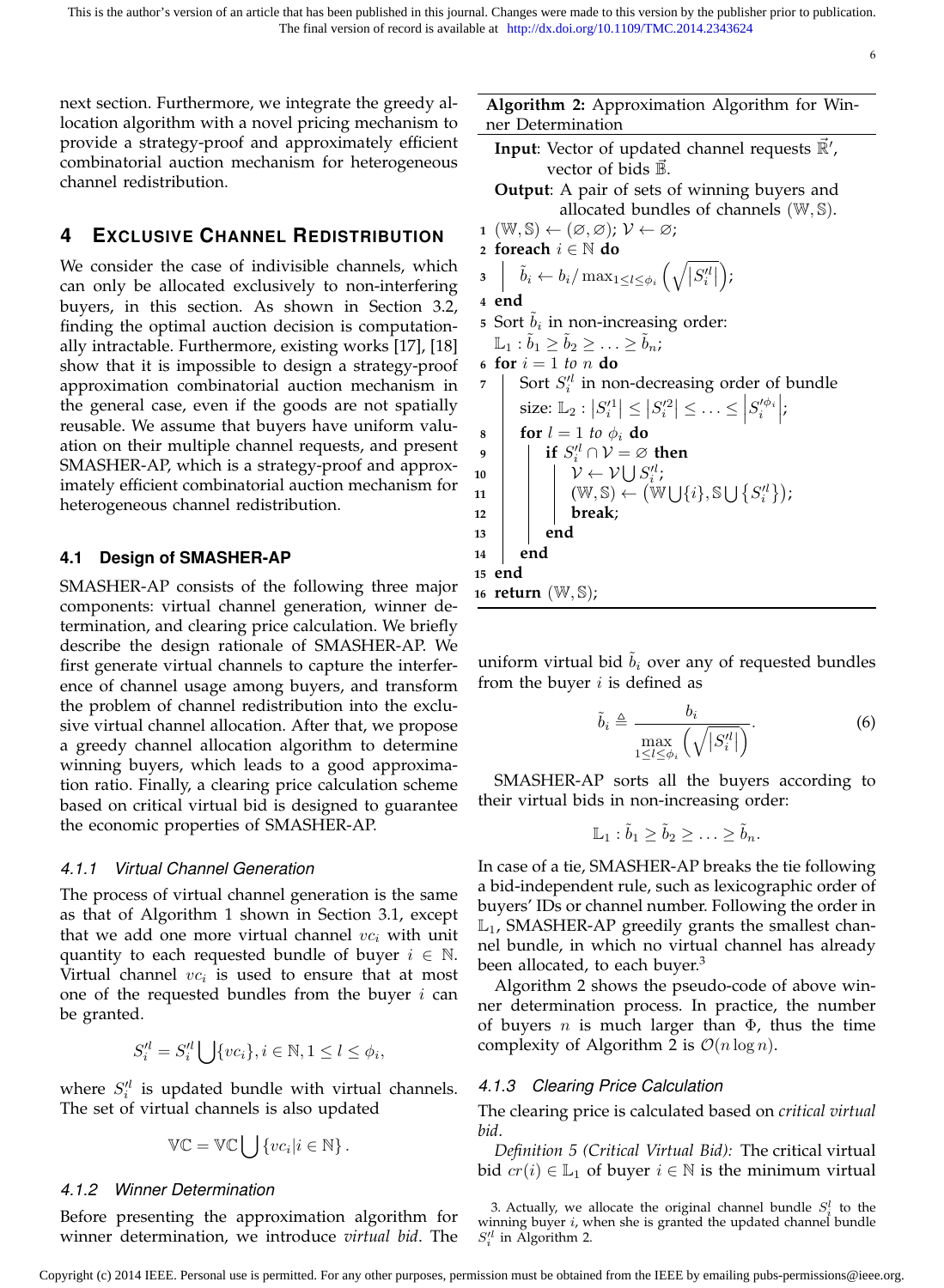bid that the buyer  $i$  must exceed to be allocated one of her channel bundles, *i.e.*, if the virtual bid of the buyer *i* is higher than  $cr(i)$ , she wins the auction; otherwise, she loses.

We note that according to the definition of critical virtual bid, no matter which channel bundles of buyer i is granted in the auction, the critical virtual bid  $cr(i)$ is always the same.

The critical virtual bid of buyer  $i \in \mathbb{N}$  can be calculated by the following procedure. Given other buyers' requests and bids  $\left(\vec{\mathbb{R}}_{-i}^{\prime},\vec{\mathbb{B}}_{-i}\right)$ , we greedily select virtual bids by rerunning Algorithm 2 until none of buyer i's requests can be satisfied. The threshold virtual bid  $cr(i)$  we select finally is regarded as the critical virtual bid of the buyer  $i$ . We now show the method of calculating the clearing price of the buyer i by distinguishing two cases:

- 1) If the buyer *i* loses in the auction or  $cr(i)$  does not exist (denoted by  $cr(i) = 0$ ), then her clearing price is 0.
- 2) If the buyer *i* is granted channel bundle  $S_i^{\prime l}$  and there exists a critical virtual bid  $cr(i)$ , the clearing price  $p_i$  of buyer i is set to

$$
p_i \triangleq cr(i) \times \max_{1 \leq l \leq \phi_i} \left( \sqrt{|S_i''|} \right). \tag{7}
$$

#### **4.2 Analysis**

We prove the strategy-proofness and analyze the approximation ratio of SMASHER-AP in this section.

#### *4.2.1 Strategy-Proofness*

*Theorem 1:* SMASHER-AP is a strategy-proof combinatorial auction mechanism for heterogeneous indivisible channel redistribution.

*Proof:* We first show that buyer  $i \in \mathbb{N}$  cannot obtain higher utility by bidding untruthfully.

We discuss the problem in the following two cases:

• The buyer *i* wins bundle  $\hat{S}_i^{\prime l}$  and gets utility  $u_i \geq$ 0 when bidding truthfully, *i.e.*,  $b_i = v_i$ . Let  $\hat{S}_i^{\prime t} \neq$  $\hat{S}_i^{\prime l}$  be the bundle won by the buyer *i*, when she cheats the bid, *i.e.*,  $b'_i \neq v_i$ . The utility of the buyer i remains the same:

$$
u'_{i} = v_{i} - p'_{i}
$$
  
=  $v_{i} - cr(i) \times \max_{1 \leq l \leq \phi_{i}} \left( \sqrt{|S_{i}^{l}|} \right)$   
=  $u_{i}$ .

If the buyer  $i$  loses the auction when she cheats the bid, her utility is 0, which is not better than that gained when bidding truthfully.

• The buyer  $i$  loses in the auction when bidding truthfully. Then, her utility  $u_i = 0$ . If she still loses when bidding untruthfully, her utility cannot be changed. We consider the case, in which she cheats the bid  $b'_i \neq v_i$  and wins a bundle  $\hat{S}'^t_i \neq \emptyset$ . We denote virtual bid  $\tilde{b}_i$  and  $\tilde{b}'_i$  for channel bundle

 $\hat{S}^{\prime t}_{i}$  when the buyer i bids truthfully and untruthfully, respectively. Then, we have  $\tilde{b}'_i \geq cr(i) \geq \tilde{b}_i$ , because otherwise, she still cannot win any bundle. Her utility now becomes non-positive:

$$
u'_{i} = v_{i} - p'_{i}
$$
  
\n
$$
= v_{i} - cr(i) \times \max_{1 \leq l \leq \phi_{i}} \left(\sqrt{|S_{i}^{\prime l}|}\right)
$$
  
\n
$$
\leq v_{i} - \tilde{b}_{i} \times \max_{1 \leq l \leq \phi_{i}} \left(\sqrt{|S_{i}^{\prime l}|}\right)
$$
  
\n
$$
= v_{i} - \frac{v_{i}}{\max_{1 \leq l \leq \phi_{i}} \left(\sqrt{|S_{i}^{\prime l}|}\right)} \times \max_{1 \leq l \leq \phi_{i}} \left(\sqrt{|S_{i}^{\prime l}|}\right)
$$
  
\n
$$
= v_{i} - v_{i}
$$
  
\n
$$
= 0.
$$

From the above analysis of two cases, we can see that the buyer  $i$  cannot increase her utility by bidding any other value than  $v_i$ , and thus bidding truthfully is a dominant strategy for each buyer. Therefore, SMASHER-AP satisfies incentive compatibility.

We now prove that SMASHER-AP also satisfies individual rationality. On one hand, buyer  $i$ 's utility is zero if she loses in the auction. On the other hand, winning buyer  $i$  gets utility:

$$
u_i = v_i - p_i
$$
  
\n
$$
= v_i - cr(i) \times \max_{1 \le l \le \phi_i} \left( \sqrt{|S_i^l|} \right)
$$
  
\n
$$
= \left( \frac{v_i}{\max_{1 \le l \le \phi_i} \left( \sqrt{|S_i^l|} \right)} - cr(i) \right) \times \max_{1 \le l \le \phi_i} \left( \sqrt{|S_i^l|} \right)
$$
  
\n
$$
= \left( \tilde{b}_i - cr(i) \right) \times \max_{1 \le l \le \phi_i} \left( \sqrt{|S_i^l|} \right),
$$

where  $\tilde{b}_i$  is the virtual bid of buyer *i*, Since the buyer *i* is a winner, we have  $b_i \geq cr(i)$ , and thus  $u_i \geq 0$ . Buyer utility is always non-negative, which is not worse than staying outside the auction (*i.e.*, the utility is 0). Therefore, SMASHER-AP satisfies individual rationality.

Since SMASHER-AP satisfies both incentive compatibility and individual rationality, according to Definition 3, SMASHER-AP is a strategy-proof mechanism. Our claim holds. Since our mechanism belongs to single-parameter mechanism, we can also obtain the property of strategy-proofness by using Myerson's well known characterization [31].  $\Box$ 

#### *4.2.2 Approximation Ratio*

We now present the approximation ratio of SMASHER-AP.

*Theorem 2:* The approximation ratio of SMASHER-AP is  $\mathcal{O}(\delta m)$ , where  $\delta$  is the maximum degree of conflict graphs and  $m$  is the number of channels.

*Proof:* Let  $(\mathbb{W}_{OPT}, \mathbb{S}_{OPT})$  be the optimal channel allocation, and  $(W_{APP}, S_{APP})$  be the allocation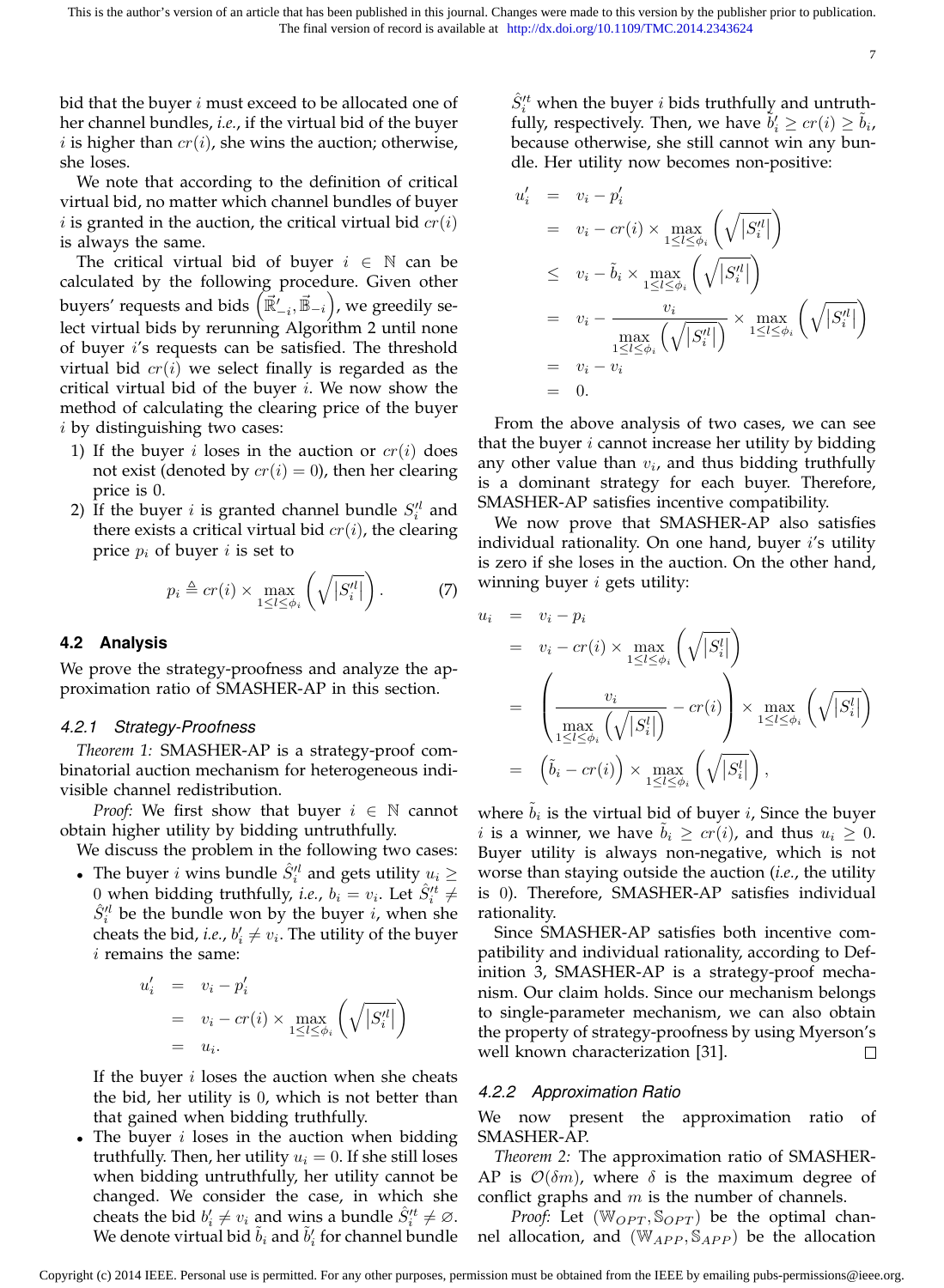achieved by SMASHER-AP. The social welfare of the optimal solution and SMASHER-AP is  $\sum_{i \in W_{OPT}} v_i$ and  $\sum_{i\in\mathbb{W}_{APP}} v_i$ , respectively.

For each buyer  $i \in \mathbb{W}_{APP}$ , we define

$$
\begin{aligned}\n&\stackrel{\mathbb{W}_{OPT}^i}{\triangleq} \left\{ j \in \mathbb{W}_{OPT} \middle| \frac{b_j}{\max\limits_{1 \leq l \leq \phi_j} \left( \sqrt{|S_j^l|} \right)} \leq \frac{b_i}{\max\limits_{1 \leq l \leq \phi_i} \left( \sqrt{|S_i^l|} \right)}, \\
&\left( \mathbb{S}_{OPT}^j \cap \mathbb{S}_{APP}^i \cap \mathbb{VC} \neq \varnothing \right) \right\}\n\end{aligned}
$$

to represent the buyers in  $W_{OPT}$ , whose bundles in  $S_{OPT}$  cannot be granted in SMASHER-AP because of the existence of i.

Since every  $j \in \mathbb{W}_{OPT}^i$  appears after  $i$  in the ordered list  $\mathbb{L}_1$ , we have

$$
v_j \le \frac{v_i \times \max\limits_{1 \le l \le \phi_j} \left(\sqrt{|S''_j|}\right)}{\max\limits_{1 \le l \le \phi_i} \left(\sqrt{|S''_l|}\right)}.
$$

Summing over all  $j \in \mathbb{W}_{OPT}^i$ , we can get

$$
\sum_{j \in \mathbb{W}_{OPT}^i} v_j \le \frac{v_i}{\max_{1 \le l \le \phi_i} \left(\sqrt{|S_i''|}\right)} \sum_{j \in \mathbb{W}_{OPT}^i} \max_{1 \le l \le \phi_j} \left(\sqrt{|S_j''|}\right).
$$
\n
$$
(8)
$$

Using the Cauchy-Schwarz inequality, we can bound

$$
\sum_{j \in \mathbb{W}_{OPT}^i} \max_{1 \leq l \leq \phi_j} \left( \sqrt{|S_j^{\prime l}|} \right)
$$
\n
$$
\leq \sqrt{|\mathbb{W}_{OPT}^i|} \sqrt{\sum_{j \in \mathbb{W}_{OPT}^i} \max_{1 \leq l \leq \phi_j} (|S_j^{\prime l}|)}.
$$
\n(9)

By integrating inequations (8) and (9), we get

$$
\sum_{j \in \mathbb{W}_{OPT}^i} v_j \le \frac{v_i \sqrt{|\mathbb{W}_{OPT}^i|} \sqrt{\sum_{j \in \mathbb{W}_{OPT}^i} \max_{1 \le l \le \phi_j} (|S_j''|)}}{\max_{1 \le l \le \phi_i} (\sqrt{|S_i''|})}.
$$
\n(10)

Since ( $W_{OPT}$ ,  $S_{OPT}$ ) is the optimal channel allocation, the channel bundles allocated to any pair of buyers  $i, j \in \mathbb{W}_{OPT}$  cannot overlap on any virtual channel:  $\mathbb{S}_{OPT}^i \cap \mathbb{S}_{OPT}^j \cap \mathbb{VC} = \varnothing$ . Every bundle allocated to  $j \in \mathbb{W}_{OPT}^i$  in the optimal allocation intersects with  $\mathbb{S}_{APP}^i$  at least one virtual channel. Consequently, there are at most  $\max_{1 \leq l \leq \phi_i} (|S_i^{\prime l}|)$  buyers in  $\mathbb{W}_{OPT}^i$ 

$$
|\mathbb{W}_{OPT}^i| \le \max_{1 \le l \le \phi_i} (|S_i'^l|)
$$
  
\n
$$
\Rightarrow \sqrt{|\mathbb{W}_{OPT}^i|} \le \max_{1 \le l \le \phi_i} (\sqrt{|S_i'^l|})
$$
 (11)

Since  $\max\limits_{1\leq l\leq\phi_{j}}\left(\left|S_{j}^{_{l}}\right|\right)\leq\delta m+1$ , we also have

$$
\sum_{j \in \mathbb{W}_{OPT}^i} \max_{1 \le l \le \phi_j} (|S_j''|) \le \delta m(\delta m + 1). \tag{12}
$$

By integrating inequations (10), (11) and (12), we get

$$
\sum_{j \in \mathbb{W}_{OPT}^i} v_j \le \sqrt{\delta m (\delta m + 1)} v_i.
$$
 (13)

Since  $\mathbb{W}_{OPT} = \bigcup_{i \in \mathbb{W}_{APP}} \mathbb{W}_{OPT}^i$ , we finally get

$$
\sum_{i \in \mathbb{W}_{OPT}} v_i \leq \sum_{i \in \mathbb{W}_{APP}} \sum_{j \in \mathbb{W}_{OPT}^i} v_j
$$
\n
$$
\leq \sqrt{\delta m (\delta m + 1)} \sum_{i \in \mathbb{W}_{APP}} v_i.
$$
\n(14)

Therefore, the approximation ratio of SMASHER-AP is  $\mathcal{O}(\delta m)$ .  $\Box$ 

## **5 CHANNEL REDISTRIBUTION WITH TIME SCHEDULING**

In this section, we consider the scenario, in which the clocks of buyers are synchronized [32] and the radios on buyers' devices can switch among different channels within very short time [33]. Therefore, a channel can be shared by wireless devices in a paradigm of time-division multiplexing, which is similar to the time-frequency model in [10]. We extend SMASHER-AP to the channel redistribution with time flexibility, and design SMASHER-GR, which is a strategy-proof combinatorial auction mechanism for heterogeneous channel redistribution, jointly considering spatial and temporal channel reusability.

SMASHER-GR divides the time into a series of slots with a fixed length of duration  $\tau$ . A time slot of a channel can be scheduled to multiple buyers using time-division multiplexing, by which each buyer uses a certain fraction of the slot. In other words, the channel is considered as a kind of divisible goods. During a time slot, buyer  $i \in \mathbb{N}$  has a requested data throughput  $Q_i$ , which can be derived from her subscribers' QoS. We use vector  $\vec{Q}$  to denote the data throughput of all the buyers

$$
\vec{Q} \triangleq (Q_1, Q_2, \ldots, Q_n).
$$

Due to the heterogeneity of channels, different channel bundles may provide different data rates to different buyers. The channel requests from the buyer  $i$ can now be expressed as

$$
R_i \triangleq \left( \left( S_i^1, d_i^1 \right), \left( S_i^2, d_i^2 \right), \ldots, \left( S_i^{\phi_i}, d_i^{\phi_i} \right) \right),
$$

where  $d_i^l$  denotes the data rate achieved by the buyer i if she operates on the channel bundle  $S_i^l$ . In this model, a multi-minded buyer can work on multiple channel bundles sequentially to reach her data throughput requirement  $Q_i$  in each time slot. Here, we assume that buyers do not cheat on data throughput and data rate, and we will relax these assumptions in our future works.<sup>4</sup>

4. Similarly, if we relax this assumption, the auction model will fall into the general combinatorial auction with multiple parameter domain, and the deterministic strategy-proof combinatorial auction mechanisms are still unknown for multiple parameters scenarios.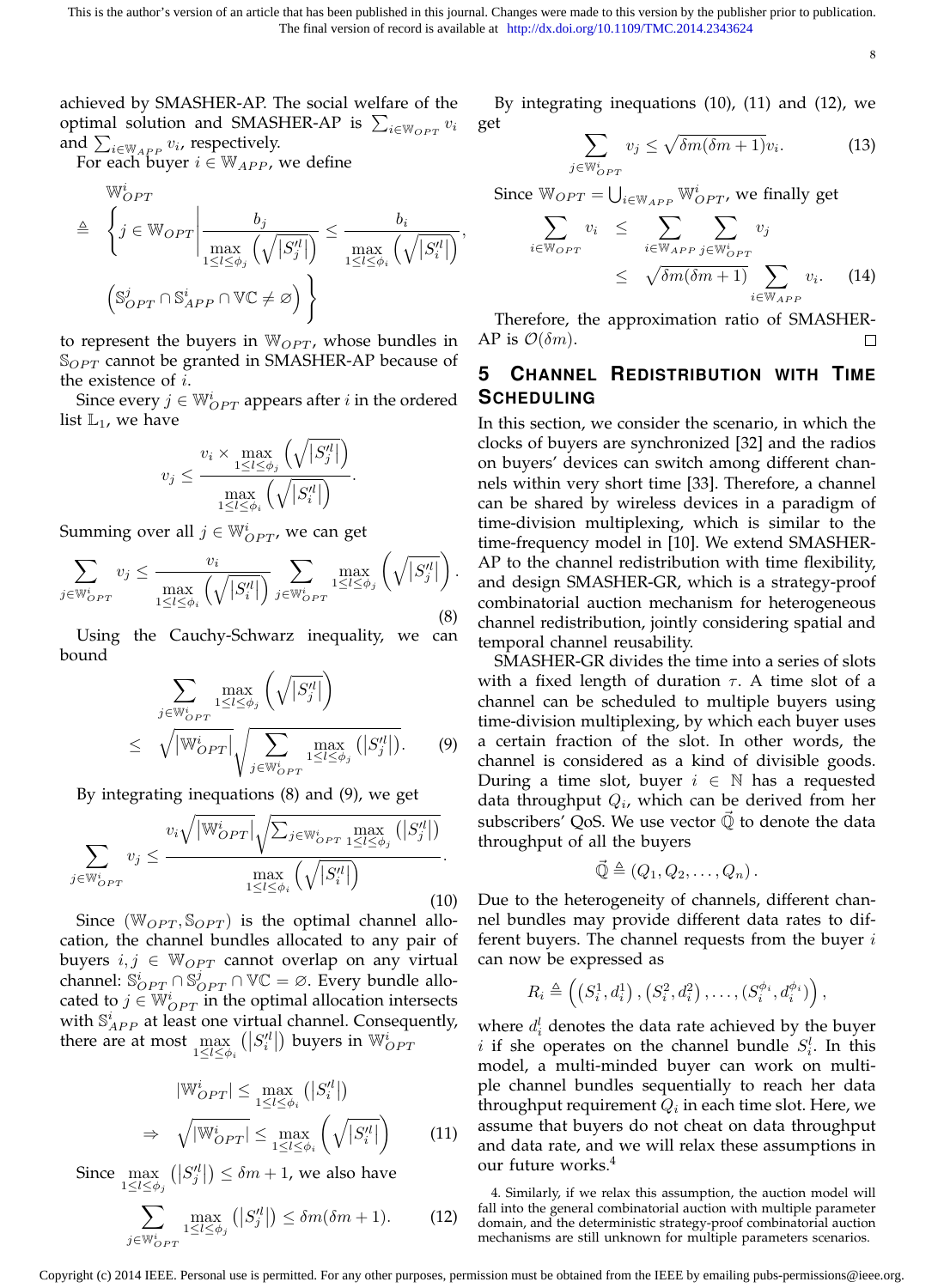Let binary variable  $x_i = 1$  denote that buyer *i* can obtain throughput  $Q_i$  by working on required channel bundles in time duration  $\tau$ ; otherwise,  $x_i = 0$ . We use  $h_i^l$  and  $t_i^l$  to denote the starting time and lasting time of channel bundle  $S_i^l$  from buyer *i*, respectively. Buyer *i* can get throughput  $d_i^l \times t_i^l$  if she operates on bundle  $S_i^l$  for  $t_i^l$  time. We jointly consider allocation and scheduling algorithm to determine which channel bundles to grant, and when and how long winning buyers can access allocated channel bundles. Let  $R_i^{'}$ be the updated channel requests with virtual channels for buyer *i*. We denote the updated request vector  $\mathbb{R}^7$ of all the buyers as

$$
\vec{\mathbb{R}}' = (R'_1, R'_2, \dots, R'_n).
$$

We formalize the process of channel allocation and scheduling as the following *mixed-integer nonlinear program (MINLP)*. *Objective:*

> $Maximize \quad \sum$ i∈N  $(x_i \times b_i)$

*Subject to:*

$$
(h_i^l - h_{i'}^{l'}) \times (h_i^l + x_i \times x_{i'} \times t_i^l - h_{i'}^{l'}) > 0,
$$
  
\n
$$
\forall S_i^{l}, S_{i'}^{l'} \in \mathbb{R}', S_i^{l} \cap S_{i'}^{l'} \cap \mathbb{VC} \neq \varnothing
$$
 (15)  
\n
$$
(h_{i'}^{l'} - h_i^l) \times (h_{i'}^{l'} + x_i \times x_{i'} \times t_{i'}^{l'} - h_i^l) > 0,
$$

$$
l_{i'}^{l'} - h_i^l) \times (h_{i'}^{l'} + x_i \times x_{i'} \times t_{i'}^{l'} - h_i^l) > 0,
$$
  
 
$$
\forall S_i^{l'}, S_{i'}^{l'} \in \mathbb{R}', \ S_i^{l'} \cap S_{i'}^{l'} \cap \mathbb{VC} \neq \varnothing \ (16)
$$

$$
\sum_{l=1}^{\phi_i} \left( d_i^l \times t_i^l \right) = x_i \times Q_i \quad \forall i \in \mathbb{N} \tag{17}
$$

$$
h_i^l \ge 0 \qquad \forall i \in \mathbb{N}, 1 \le l \le \phi_i \qquad (18)
$$
  
\n
$$
h_i^l + x_i \times t_i^l \le \tau \qquad \forall i \in \mathbb{N}, 1 \le l \le \phi_i \qquad (19)
$$
  
\n
$$
x_i \in \{0, 1\} \qquad \forall i \in \mathbb{N} \qquad (20)
$$

Same as before, the objective is to maximize the social welfare. Constraints (15) and (16) indicate that any two winning channel bundles containing the same virtual channel should be carefully scheduled to avoid interference in the time dimension. Specifically, we use intervals  $[h_i^l, h_i^l + t_i^l]$  and  $[h_{i'}^{l'}, h_{i'}^{l'} + t_{i'}^{l'}]$  to denote the working time duration of two allocated channel bundles  $S_i^l$  and  $S_{i'}^{l'}$ , respectively. Constraints (15) and (16) guarantee that these two intervals are nonoverlapping. Constraint (17) indicates that the sum of throughput obtained from multiple channel bundles should be equal to the requested throughput of each winning buyer. Constraints (18) and (19) guarantee that the starting time should be larger than 0, and the ending time should be less than  $\tau$ . Constraint (20) shows the binary value of  $x_i$ .

The above allocation and scheduling problem is NP-hard [34], and thus is computational intractable. So we follow the design rationale of SMASHER-AP, and design SMASHER-GR, including greedy channel allocation, scheduling and pricing calculation, to adapt to channel redistribution with time flexibility.

**Algorithm 3:** Greedy Algorithm for Winner Determination and Scheduling.

9

**Input**: Vector of updated channel requests  $\vec{\mathbb{R}}'$ , vector of data throughput  $\mathbb Q$ , vector of bids  $\mathbb{B}$ ,  $\lt$  *virtual channel, time*  $>$  space  $\mathcal{F}$ . **Output**: Sets of winning buyers W, allocated bundle of channels S, scheduling matrix  $(H, T).$  $\mathbf{1} \ \ \mathbb{W} \leftarrow \varnothing; \ \mathbb{\hat{S}} \leftarrow \varnothing; \ (\mathbb{H}, \mathbb{T}) \leftarrow (0^{n, \Phi}, 0^{n, \Phi});$ **<sup>2</sup> foreach** i ∈ N **do 3**  $\tilde{b}_i \leftarrow b_i / \max_{1 \leq l \leq \phi_i} \left( \sqrt{|S_i''| \times Q_i / d_i^l} \right);$ **4 end** 5 Sort  $\tilde{b}_i$  in non-increasing order:  $\mathbb{L}_3 : \tilde{b}_1 \geq \tilde{b}_2 \geq \ldots \geq \tilde{b}_n;$ **6 for**  $i = 1$  **to**  $n$  **do** *7*  $\vert$  **if**  $Satisfiable(Q_i, R'_i, \mathcal{F})$  *is true* then **8**  $\vert \quad \vert \quad \mathbb{W} \leftarrow \mathbb{W} \cup \{i\};$  $\hspace{.1cm}9 \hspace{.2cm} \vert \hspace{.2cm} \vert \hspace{.2cm} l \leftarrow 1; \hspace{.05cm} Q_i' \leftarrow Q_i;$  $\blacksquare$  **while**  $Q'_i > 0$  do **11**  $\qquad \qquad | \qquad (Scheduling, \mathbb{H}(i, l), \mathbb{T}(i, l)) \leftarrow$  $Scheduling(S_i'', \mathcal{F});$ **<sup>12</sup> if** Schedulable *is true* **then**  $\begin{array}{|c|c|c|c|}\hline \textbf{13} & & \end{array} \begin{array}{|c|c|c|c|}\hline \textbf{14} & & \textbf{15} & \textbf{16} & \textbf{18} & \textbf{18} & \textbf{18} & \textbf{18} & \textbf{18} & \textbf{18} & \textbf{18} & \textbf{18} & \textbf{18} & \textbf{18} & \textbf{18} & \textbf{18} & \textbf{18} & \textbf{18} & \textbf{18} & \textbf{18} & \textbf{18} & \textbf{18} & \textbf$  $\begin{array}{|c|c|c|c|}\hline \textbf{14} & & \quad\quad & \quad\quad & Q'_i \leftarrow \left(Q_i^{\prime}-\widehat{d}_i^{l} \times \mathbb{T}(i,l)\right) \, ; \ \hline \end{array}$ **<sup>15</sup> end**  $16$  | |  $l \leftarrow l + 1;$ **<sup>17</sup> end <sup>18</sup> end <sup>19</sup> end <sup>20</sup> return** W, S, (H, T);

#### **5.1 Design of SMASHER-GR**

The design rationale of SMASHER-GR is briefly described as follows. SMASHER-GR first generates virtual channels according to the conflict graphs to represent the spatial interference of heterogeneous channels. Then it greedily selects the available and non-overlapping time intervals for winning buyers, considering the channel interference in the time dimension. Finally, SMASHER-GR applies a pricing mechanism to guarantee economic properties.

SMASHER-GR consists of three parts: virtual channel generation, winner determination and clearing price calculation.

#### *5.1.1 Virtual Channel Generation*

SMASHER-GR generates the virtual channels by running Algorithm 1, described in Section 3.1. Different from SMASHER-AP, SMASHER-GR does not generate virtual channel  $vc_i$  for each buyer  $i \in \mathbb{N}$ , because buyer  $i$  may be allocated multiple channel bundles to achieve her throughput during a time slot.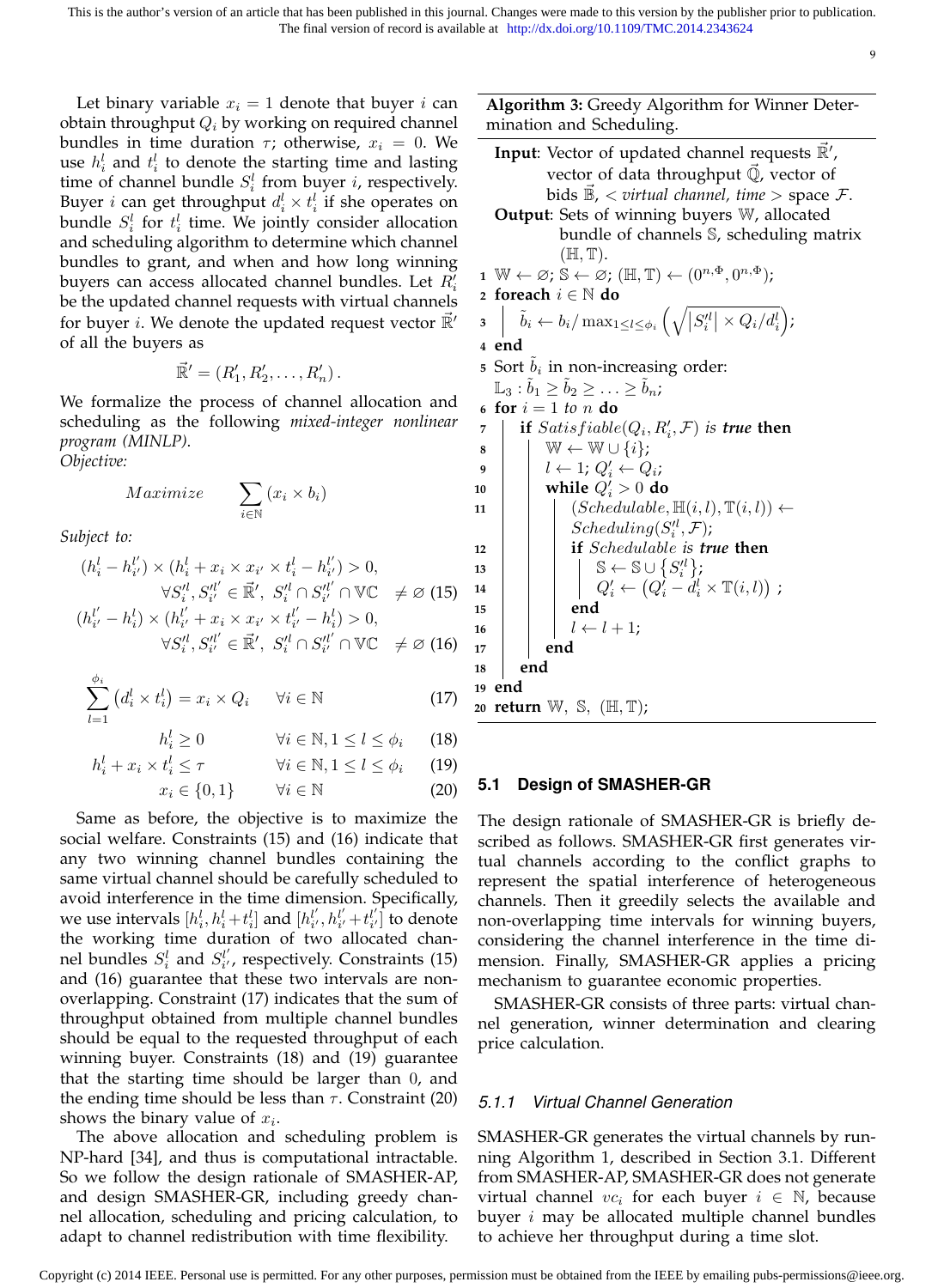## *5.1.2 Winner Determination*

The winner determination algorithm consists of two parts, *i.e.*, channel allocation and channel bundle scheduling. Before presenting the algorithm, we redefine the virtual bid, considering the different data rates of channel bundles. The virtual bid of the buyer i is

$$
\tilde{b}_i \triangleq \frac{b_i}{\max_{1 \le l \le \phi_i} \left( \sqrt{|S_i^{l}| \times Q_i / d_i^l} \right)}.
$$
\n(21)

Intuitively, a channel bundle with larger size  $(|S^{\prime l}_i|)$ and longer occupation time  $(Q_i/d_i^l)$ , has lower priority to be granted, because it may lead to more spatial and temporal conflicts with other requests.

SMASHER-GR sorts all the buyers by their virtual bids in non-increasing order:

$$
\mathbb{L}_3 : \tilde{b}_1 \ge \tilde{b}_2 \ge \ldots \ge \tilde{b}_n,
$$

and breaks the tie by using a bid-independent rule.

We use  $F$  to denote the  $\langle$  *virtual channel, time*  $\rangle$ dimensional space, which records the available working time intervals of virtual channels. Following the order in list  $\mathbb{L}_3$ , SMASHER-GR first checks whether the buyer *i* can fulfill her claimed throughput  $Q_i$  by being allocated the remaining time of virtual channels in  $F$ . If the buyer  $i$  is a winner, SMASHER-GR then greedily selects the available and non-overlapping time intervals for channel bundle  $S_i^{\prime l}$ , and "packs" these intervals into space  $F$ . SMASHER-GR iteratively allocates time intervals to each bundle  $S_i^{\prime l}$  of buyer  $i$ until achieving her requested data throughput  $Q_i.$ 

Algorithm 3 shows the pseudo-code of greedy algorithm for winner determination, including channel allocation and scheduling. The function  $Satisfiable(Q_i, R'_i, \mathcal{F})$  checks whether the buyer is can satisfy her data throughput  $Q_i$  by being allocated the non-overlapping time intervals in current space  ${\mathcal F}.$  Function  $\tilde{Scheduling}(S_i^{\prime l},{\mathcal F})$  returns triple tuple  $(Scheduling, \mathbb{H}(i, l), \mathbb{T}(i, l))$ , in which the binary variable Schedulable indicates whether there exist non-overlapping time intervals in  $\mathcal F$  for bundle  $S_i^n$ . If the variable Schedulable is true, Scheduling also returns the starting time  $\mathbb{H}(i, l)$  and lasting time  $\mathbb{T}(i, l)$ for bundle  $S_i^{l1.5}$  Function  $Scheduling$  finally "packs" the time interval  $[\mathbb{H}(i, l), \mathbb{H}(i, l) + \mathbb{T}(i, l)]$  into space  $\mathcal{F}$ . The process of scheduling can be done linearly, then the complexity of Algorithm 3 is  $\mathcal{O}(n \log n)$ .

## *5.1.3 Clearing Price Calculation*

The pricing mechanism is also based on critical virtual bid.

*Definition 6 (Critical Virtual Bid):* The critical virtual bid  $cr(i) \in \mathbb{L}_3$  of winning buyer  $i \in \mathbb{W}$  is the minimum virtual bid that buyer  $i$  must exceed in order to fulfil

5. Similar to Algorithm 2, the updated channel bundle  $S_i^{\prime l}$  is schedulable means that the corresponding original channel bundle  $S_i^l$  is also schedulable in Algorithm 3.

her requested data throughput, *i.e.*, if the virtual bid of the buyer *i* is higher than  $cr(i)$ , her requested data throughput would be satisfied; otherwise, she would lose the auction.

The critical virtual bid  $cr(i)$  of buyer i can be obtained by the following steps. Given the other buyers' channel demands  $\left(\vec{\mathbb{R}}'_{-i},\vec{\mathbb{Q}}_{-i},\vec{\mathbb{B}}_{-i}\right)$ , we greedily select the virtual bid from  $L_3$  by running Algorithm 3 until buyer i's requested data throughput cannot be fulfilled. The last virtual bid we selected is considered as the critical virtual bid of buyer  $i$ . Now we can calculate the clearing price of buyer  $i$  by distinguishing the following two cases:

- If the buyer  $i$  loses in the auction or there exist no critical virtual bids for her, then her clearing price is 0.
- If the buyer  $i$  is a winner and her critical bid is  $cr(i)$ , we can calculate her clearing price  $p_i$ :

$$
p_i \triangleq cr(i) \times \max_{1 \leq l \leq \phi_i} \left( \sqrt{|S_i^{l}| \times Q_i / d_i^l} \right). \tag{22}
$$

#### **5.2 Analysis**

By combining the channel allocation, scheduling and pricing mechanisms together, SMASHER-GR achieves the following property.

*Theorem 3:* SMASHER-GR is a joint allocation and scheduling strategy-proof combinatorial auction mechanism for heterogeneous channel redistribution with time flexibility.

*Proof:* We first prove that buyer  $i \in \mathbb{N}$  cannot increase her utility by bidding untruthfully, *i.e.*, reporting true valuation is a dominant strategy for the buyer i.

We distinguish two cases:

• Buyer *i* achieves her throughput  $Q_i$  and gets her utility  $u_i \geq 0$  when bidding truthfully, *i.e.*,  $b_i = v_i$ . She gains channel bundle set  $\mathbb{S}_i \subseteq \mathbb{S}$ and scheduling matrix  $(\mathbb{H}_i, \mathbb{T}_i) \subseteq (\mathbb{H}, \mathbb{T})$ . Buyer i wins another channel bundle set  $\mathbb{S}'_i \neq \mathbb{S}_i, \mathbb{S}'_i \subseteq \mathbb{S}$ and scheduling matrix  $(\mathbb{H}'_i, \mathbb{T}'_i) \subseteq (\mathbb{H}, \mathbb{T})$  when she reports another bid  $b'_i \neq v_i$ . Her utility is not changed:

$$
u'_{i} = v_{i} - p'_{i}
$$
  
=  $v_{i} - cr(i) \times \max_{1 \leq l \leq \phi_{i}} \left( \sqrt{|S_{i}^{l}| \times Q_{i}/d_{i}^{l}} \right)$   
=  $u_{i}$ .

If buyer  $i$  loses in the auction when she cheats the bid, her utility is 0, which is no more than when buyer  $i$  bids truthfully.

• We consider the other case, in which the buyer *i* cannot fulfill her throughput  $Q_i$  when bidding truthfully. Then her utility  $u_i = 0$ . The only way to improve her utility is to cheat the bid  $b'_i \neq v_i$ and become a winner. We denote the buyer  $i$ 's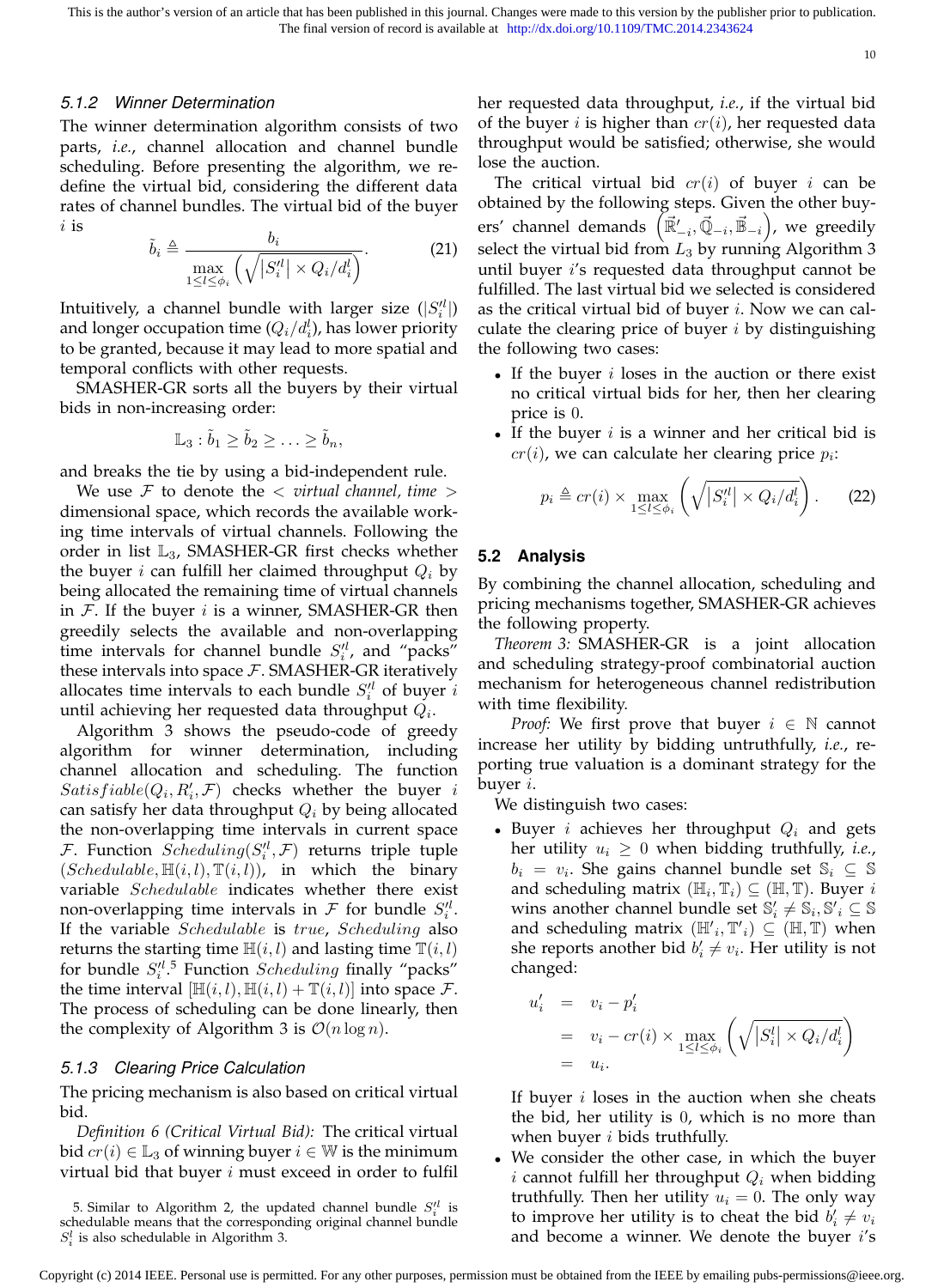winning channel bundle set  $\mathbb{S}'_i \subseteq \mathbb{S}$  and the corresponding scheduling matrix  $(\mathbb{H'}_i, \mathbb{T'}_i) \subseteq (\mathbb{H}, \mathbb{T})$ when she cheats on bid. Let  $\tilde{b}_i$  and  $\tilde{b}'_i$  denote the virtual bid of buyer  $i$  when she bids truthfully and untruthfully, respectively. Then, we have  $\tilde{b}'_i \geq$  $cr(i) \geq \tilde{b}_i$ , because otherwise, she still cannot fulfil her throughput. Her utility now becomes non-positive:

$$
u'_{i} = v_{i} - p'_{i}
$$
  
\n
$$
= v_{i} - cr(i) \times \max_{1 \leq l \leq \phi_{i}} \left( \sqrt{|S_{i}^{"}| \times Q_{i}/d_{i}^{l}} \right)
$$
  
\n
$$
\leq v_{i} - \tilde{b}_{i} \times \max_{1 \leq l \leq \phi_{i}} \left( \sqrt{|S_{i}^{"}| \times Q_{i}/d_{i}^{l}} \right)
$$
  
\n
$$
= v_{i} - \frac{v_{i} \times \max_{1 \leq l \leq \phi_{i}} \left( \sqrt{|S_{i}^{"}| \times Q_{i}/d_{i}^{l}} \right)}{\max_{1 \leq l \leq \phi_{i}} \left( \sqrt{|S_{i}^{"}| \times Q_{i}/d_{i}^{l}} \right)}
$$
  
\n
$$
= v_{i} - v_{i}
$$
  
\n
$$
= 0.
$$

Therefore, bidding the true valuation is a dominant strategy for each buyer. We can conclude that SMASHER-GR satisfies incentive compatibility.

We now prove that SMASHER-GR also satisfies individual rationality. On one hand, the buyers losing in the auction get zero utility. On the other hand, the winning buyer i's utility:

$$
u_i = v_i - p_i
$$
  
\n
$$
= v_i - cr(i) \times \max_{1 \le l \le \phi_i} \left( \sqrt{|S_i^l| \times Q_i / d_i^l} \right)
$$
  
\n
$$
= \left( \frac{v_i}{\max_{1 \le l \le \phi_i} \left( \sqrt{|S_i^l| \times Q_i / d_i^l} \right)} - cr(i) \right) \times
$$
  
\n
$$
\times \max_{1 \le l \le \phi_i} \left( \sqrt{|S_i^l| \times Q_i / d_i^l} \right)
$$
  
\n
$$
= \left( \tilde{b}_i - cr(i) \right) \times \max_{1 \le l \le \phi_i} \left( \sqrt{|S_i^l| \times Q_i / d_i^l} \right)
$$

where  $\tilde{b}_i$  is the virtual bid of buyer *i*. From the definition of critical virtual bid, we have  $b_i \geq cr(i)$  for winning buyer  $i$ . Then, winning buyer  $i$  gets non-negative utility. Buyer utility is always non-negative, which is not worse than staying outside the auction (*i.e.*, utility is equal to zero). Therefore, we can conclude that SMASHER-GR satisfies individual rationality.

Since SMASHER-GR satisfies both incentive compatibility and individual rationality, SMASHER-GR is a strategy-proof mechanism, and then our claim holds. Similar to SMASHER-AP, the property of strategy-proofness can also be analyzed by applying Myerson's well known characterization [31].  $\Box$ 

We note that the performance of SMASHER-GR can be arbitrarily bad in some special cases. But the evaluation results show that SMASHER-GR performs quite well in most of cases.

## **6 EVALUATION RESULTS**

In this section, we show our evaluation results.

#### **6.1 Methodology**

We implement SMASHER-AP and compare its performance with TAHES [9] and CRWDP [10]. We also show the performance of SMASHER-GR. Buyers are randomly distributed in a terrain area of 2000 meters  $\times$  2000 meters. The number of buyers varies from 20 to 400 with increment of 20. The number of leasing channels can be one of the three values: 6, 12 and 24. The heterogeneous channels have different interference ranges, spanning from 250 meters to 450 meters. We allow buyers to be equipped with different number of radios in our auctions, but limit the maximum size of requested channel bundle to 3. We assume that the buyers' valuations are randomly distributed over  $(0, 1]$ . We consider the case of single-minded buyers  $(i.e., \Phi = 1)$ , and the case of multi-minded buyers who can submit up to 3 channel bundles (*i.e.*,  $\Phi = 3$ ). In SMASHER-GR, we normalize the length of time slot to 1. We assume the throughput of buyers and data rate of channel bundle are uniformly distributed in the interval  $(0, 1]$ . All the results of performance are averaged over 200 runs.<sup>6</sup>

**Metrics:** We evaluate three metrics:

- *Social Welfare:* Social welfare is the sum of winning buyers' valuations on their allocated bundles of channels.
- *Satisfactory Ratio:* Satisfactory ratio is the percentage of buyers who obtain one of their demanded channel bundles in SMASHER-AP or achieve their throughput in SMASHER-GR.
- *Channel Utilization:* Channel utilization is the average number of radios allocated to each channel.

#### **6.2 Performance of SMASHER-AP**

We compare the performance of SMASHER-AP with two strategy-proof heterogeneous channel auction mechanisms, TAHES and CRWDP. We evaluate the outcome of SMASHER-AP when the buyers are single-minded ( $\Phi = 1$ ) and multi-minded ( $\Phi = 3$ ). We also show the optimal results with tolerance  $10^{-4}$ , denoted by IP-OPT, computed by solving the binary integer program in Section 3.2, as references of upper bound.

Figure 2 shows the evaluation results when there are 12 channels and different number of buyers. We can see that SMASHER-AP always outperforms the other two auction mechanisms, and its performance approaches the optimum, especially when  $\Phi = 1$ . When the number of nodes is smaller than 60, TAHES

<sup>6.</sup> All parameters can be different from the ones used here. However, the evaluation results of using different parameters are identical. Therefore, we only show the results for these parameters in this paper.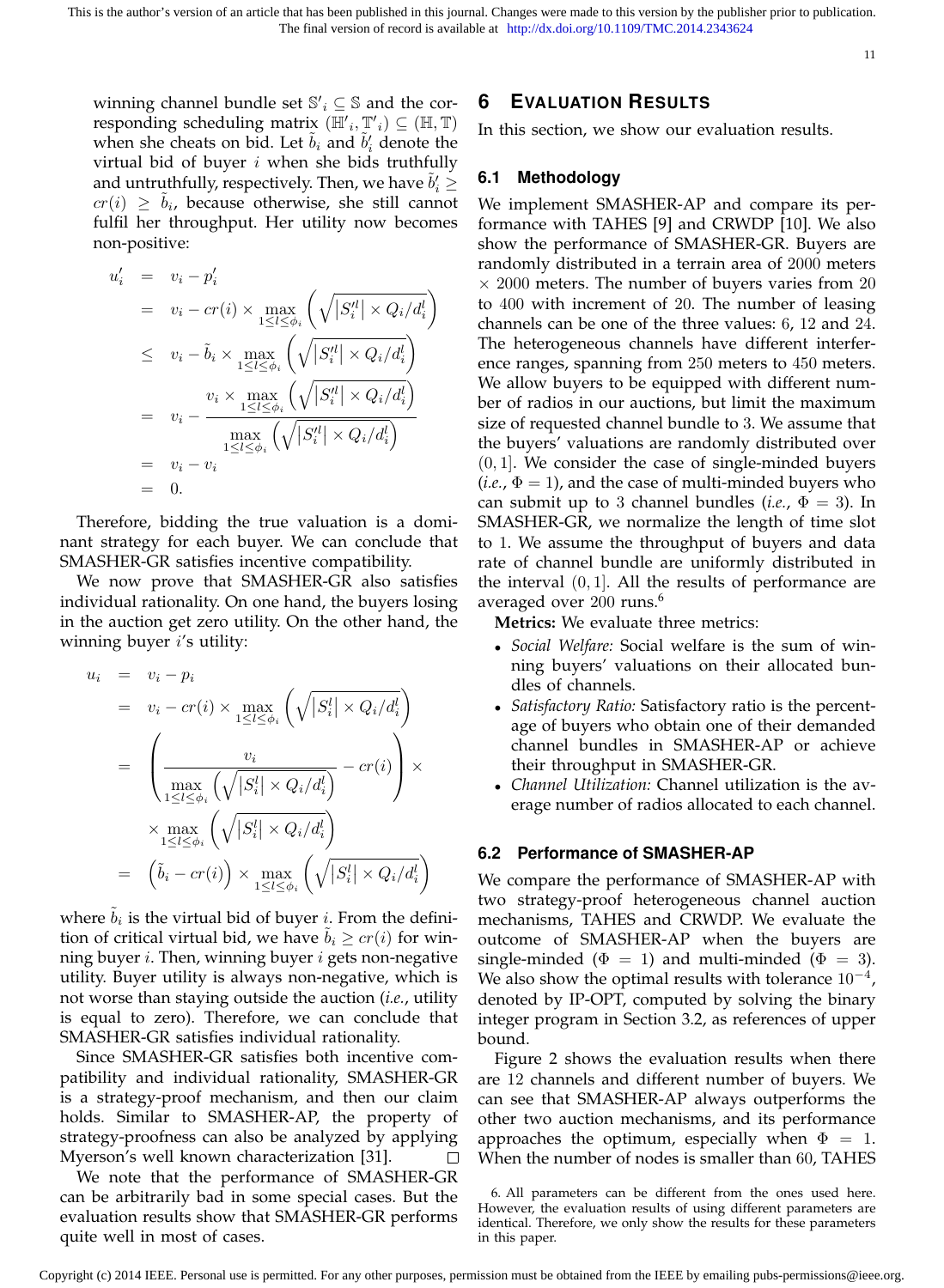This is the author's version of an article that has been published in this journal. Changes were made to this version by the publisher prior to publication. The final version of record is available at http://dx.doi.org/10.1109/TMC.2014.2343624



Fig. 2. Performance of SMASHER-AP, TAHES, CRWDP and IP-OPT, when there are 12 channels.



Fig. 3. Performance of SMASHER-AP, TAHES, CRWDP and IP-OPT, when there are 200 buyers.



Fig. 4. Performance of SMASHER-GR in different network scenarios.

cannot form sufficient buyer groups with a large number of bids, and thus does not perform well in this case. When the number of buyer is larger than 60, CRWDP's performance is not good because CRWDP does not consider channel spatial reusability (*i.e.*, the channel utilization of CRWDP is equal to 1 in all cases). Figure 2 also shows that when the buyer number increases, the social welfare and channel utilization increase, but the satisfaction ratio decreases. On one hand, the larger number of buyers leads to more intense competition on limited channels, thus decreasing the satisfaction ratio. On the other hand, SMASHER-AP can allocate channels more efficiently among more buyers, hence the social welfare and channel utilization increase.

Figure 3 shows the evaluation results when there are 200 buyers and the number of channels is 6, 12, 24. Again, SMASHER-AP always achieves better performance than TAHES and CRWDP, whenever  $\Phi = 1$  or  $\Phi = 3$ . Figure 3 also shows that when the

number of channels increases, the social welfare and satisfaction ratio increase and the channel utilization decreases. The reason is that larger supply of leasing channels leads to more trades in the auction, thus the social welfare and satisfaction ratio increase when there exists a fixed number of buyers. The channel utilization decreases because buyers' radios can be allocated to more channels when the number of channels increases.

12

From Figure 2 and Figure 3, we can see that SMASHER-AP sacrifices limited system performance to achieve economic robustness. Although IP-OPT achieves near optimal social welfare, we cannot apply it to channel redistribution problem, because IP-OPT has not any guarantee on economic properties. We observe that SMASHER-AP with multi-minded buyers (*i.e.*,  $\Phi = 3$ ) always performs better than SMASHER-AP with single-minded buyers (*i.e.*,  $\Phi = 1$ ), on all the three metrics. This is because multi-minded buyers have higher chance to obtain channel bundles than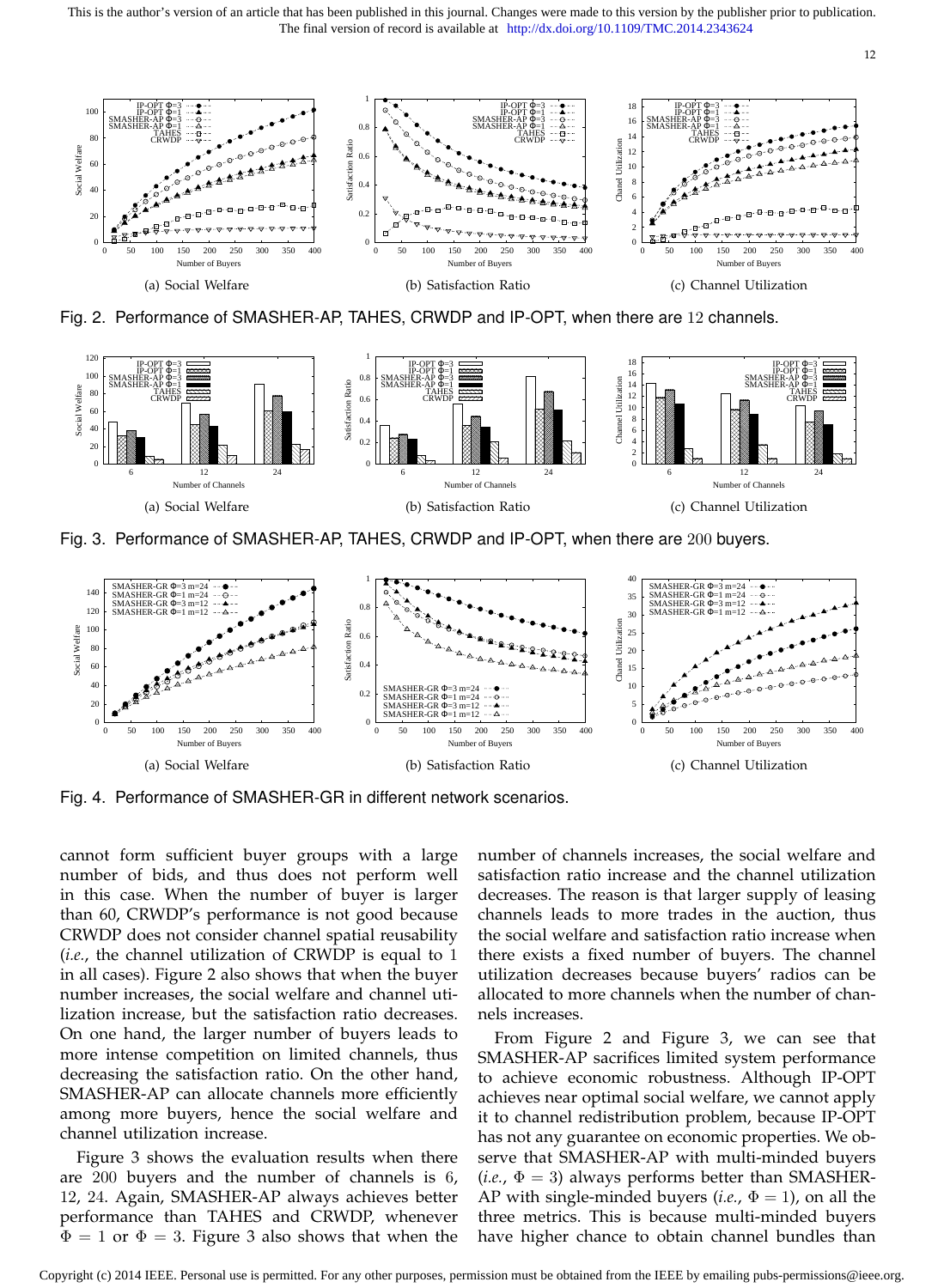single-minded buyers. This leads to more trades in the auction. Therefore, allowing buyers to submit multiple spectrum requests indeed improves the auction performance.

## **6.3 Performance of SMASHER-GR**

Solving the mixed integer nonlinear program, shown in Section 5, is computational intractable even in small scale network scenarios. CRWDP only allocates time-frequency blocks, without considering the channel scheduling problem while TAHES doest not take time multiplexing of channels into account, regarding channels as indivisible goods. Therefore, we only show the performance results of SMASHER-GR in Figure 4.

Similarly, when the buyer number increases, the social welfare and channel utilization increase and the satisfaction ratio decreases. We can also observe that when the number of leasing channels increases from 12 to 24, the social welfare and satisfaction ratio increase while the channel utilization decreases. The reasons of the relation between system performance and the number of buyers or the number of channels is similar to those analyzed in SMASHER-AP. Figure 4 also shows that SMASHER-GR with multi-minded buyers (*i.e.*,  $\Phi = 3$ ) always outperforms SMASHER-GR with single-minded buyers (*i.e.*,  $\Phi = 1$ ), on all the three metrics. This result verifies that diverse spectrum requests lead to higher auction performance. We can draw a conclusion that bid diversity is an effective strategy to improve the performance of channel redistribution system.

Compared with SMASHER-AP, SMASHER-GR performs better on all the three metrics. This is because channels can be shared among buyers in a paradigm of time-division multiplexing in SMASHER-GR. SMASHER-GR is an effective auction mechanism to channel redistribution, considering both spatial and temporal channel reusability.

# **7 RELATED WORKS**

In this section, we briefly review related works on channel auction and auction mechanism design.

# **7.1 Channel Allocation With Selfish Participants**

A number of works model the problem of channel allocation by game theory. Felegyhazi et al. [35] studied Nash Equilibria in a static multi-radio multi-channel allocation game. Later, Wu et al. [36] designed an incentive scheme for the multi-radio multi-channel allocation game, making the system converge to a much stronger equilibrium state. Gao et al. studied the multi-radio channel allocation problem in multihop wireless networks, and proposed the min-max coalition-proof Nash Equilibrium channel allocation

scheme in the cooperative game [37]. Yang et al. considered the channel allocation in multi-radio multichannel wireless networks with multiple collision domains [38]. Chen et al. proposed distributed spectrum sharing schemes to coverage Nash equilibrium in spectrum access game [39], [40]. In cognitive radio networks, Kasbekar et al. analyzed spectrum pricing game and computed Nash Equilibrium in different scenarios [41]–[43]. Byun *et al.*, computed a market equilibrium, which is defined in context of extended Fisher model, for spectrum sharing in cognitive radio networks [44]. The paper [45] proposed a Quality of Experience driven channel allocation scheme for secondary users in cognitive radio networks. Resource allocation among selfish participants has been studied in different network scenarios, such as wireless mesh networks [46], OFDMA femtocell networks [47], and LTE networks [48].

The most closely related works are VERITAS [6], TRUST [7], and SMALL [8], all of which are auctionbased strategy-proof channel allocation mechanisms. VERITAS and SMALL are single-sided auctions both supporting multiple channel requests. In contrast, TRUST elegantly extends double auction to consider both channel sellers and buyers' incentives. Recently, TAHES [9] was proposed to solve the problem of heterogeneous channel allocation. Besides, there are some other related works on channel auction, such as online channel auctions [49]–[51], collusion-resistant channel auction [52], revenue generation for spectrum auction [53], and approximate algorithms for different models of interference and different formats of valuations [25], [26].

# **7.2 Mechanism Design**

A large number of works on combinatorial auctions have been proposed during the last decades. Dobzinski [17], Buchfuhrer *et al.* [54], and Papadimitriou *et al.* [16] proved that getting optimal social welfare and ensuring strategy-proofness cannot be achieved simultaneously in general combinatorial auctions. Lehmann *et al.* [18] even asserted that there is no payment scheme to make greedy allocation algorithm strategy-proof in general combinatorial auctions with multi-mined buyers. Considering the intractability of combinatorial auction, a number of strategy-proof auction mechanisms with well bounded approximation ratios were proposed [55]–[58]. In [10], the author modeled the time-frequency allocation problem as a combinatorial auction with single-minded buyers, and proposed a greedy allocation algorithm to achieve approximately efficient social welfare in a single collision domain. However, none of the above combinatorial auction considers the spectrum spatial reusability.

Auction mechanisms have been proposed to address different kinds of resource allocation problems, such as resource management in cloud computing [59], [60], sensing tasks distribution in mobile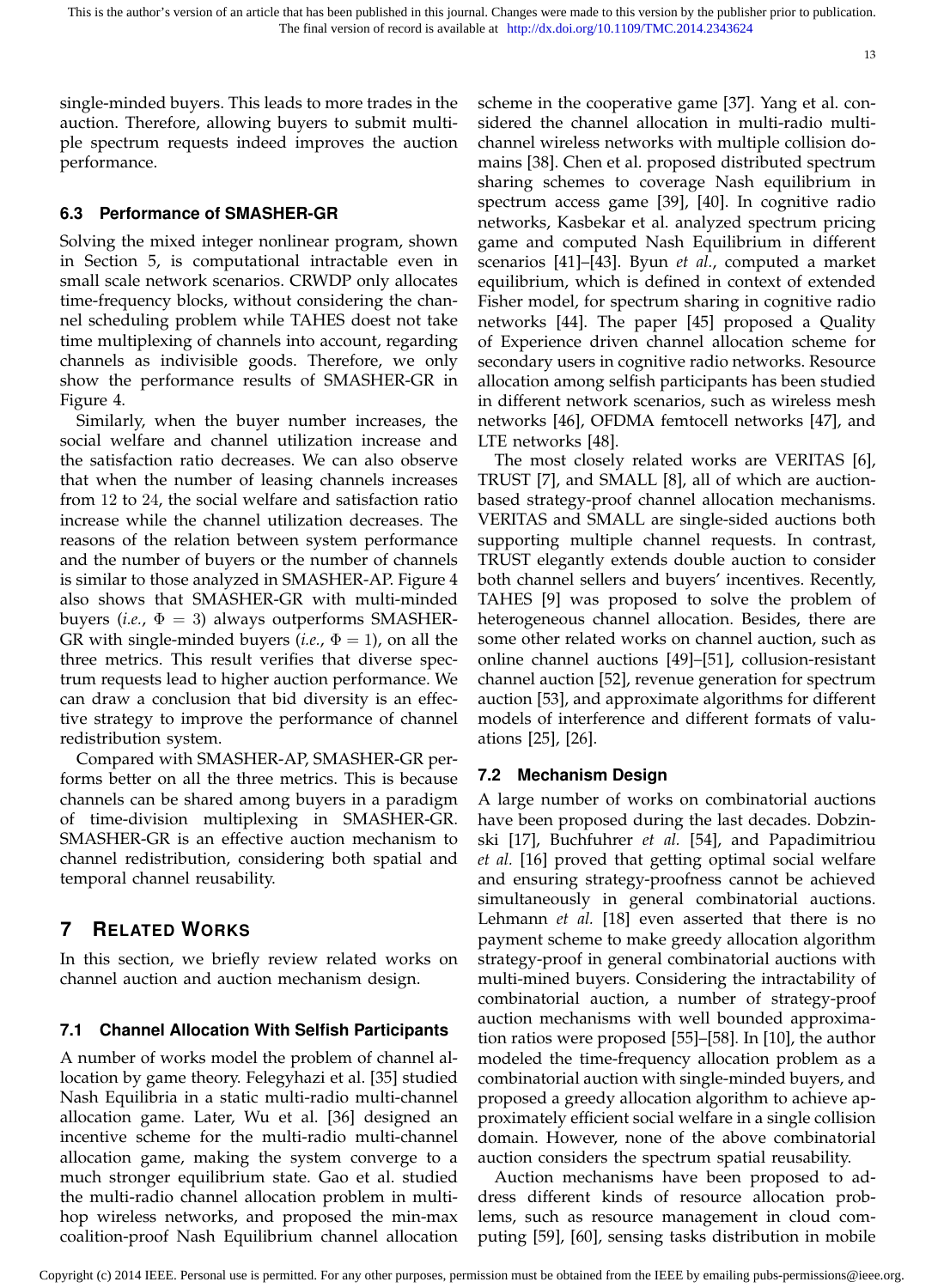crowdsensing [61], [62], and cooperation dynamics on collaborative social networks [63].

Scheduling theory has received a growing interest since its origins, and there are various types of scheduling problems [64]. Recently, some works have studied the scheduling problems in the mechanism design context. Nisan and Ronen [65] were the first to consider makespan-minimization on unrelated machines. Later, Archer and Tardos [66] considered the related-machine problem and gave a 3-approximation truthful-in-expectation mechanism. However, the objective of these works is to minimize the makespan, while our objective is to maximize social welfare and the scheduling model we considered is more complicated.

#### **8 CONCLUSION AND FUTURE WORKS**

In this paper, we have made an in-depth study on channel redistribution problem by jointly considering the five design challenges. We have presented two closely related strategy-proof combinatorial auction mechanisms for dynamic heterogeneous channel redistribution, namely SMASHER-AP and SMASHER-GR. SMASHER-AP is a combinatorial auction mechanism for indivisible channel redistribution, achieving strategy-proofness and approximately efficient social welfare. SMASHER-GR is a strategy-proof combinatorial auction for joint channel allocation and scheduling for the scenarios, in which channels can be shared in a time-multiplexing way. We have also evaluated the performance of our designs. The simulation results have shown that our designs achieve good performance, in terms of social welfare, buyer satisfaction ratio, and channel utilization.

As for future works, we are interested in designing combinatorial channel auction mechanisms that can prevent collusion among multiple buyers. Designing a strategy-proof combinatorial channel auction mechanism to prevent buyers from cheating on channel bundle is also an interesting problem. Finally, there are additional economic properties that could be considered, such as fairness and false-name bidding resistent, in combinatorial auction mechanism design.

#### **REFERENCES**

- [1] Federal Communications Commission (FCC), http://www.fcc.gov/.
- Radio Administration Bureau (RAB), http://wgj.miit.gov.cn/.
- R. Berry, M. Honig, and R. Vohra, "Spectrum markets: motivation, challenges, and implications," *Communications Magazine, IEEE*, vol. 48, no. 11, pp. 146 –155, 2010.
- [4] J. Huang, R. A. Berry, and M. L. Honig, "Auction-based spectrum sharing," *Mobile Networks and Applications*, vol. 11, no. 3, pp. 405–418, 2006.
- [5] I. Koutsopoulos and G. Iosifidis, "Auction mechanisms for network resource allocation," in *the 8th International Symposium on Modeling and Optimization in Mobile, Ad-Hoc and Wireless Networks (WiOpt)*, Avignon, France, May 2010.
- [6] X. Zhou, S. Gandhi, S. Suri, and H. Zheng, "eBay in the sky: Strategy-proof wireless spectrum auctions," in *Proceedings of the 14th International Conference on Mobile Computing and Networking (MobiCom)*, San Francisco, California, USA, Sep. 2008.
- [7] X. Zhou and H. Zheng, "TRUST: A general framework for truthful double spectrum auctions," in *Proceedings of 28th Annual IEEE Conference on Computer Communications (INFOCOM)*, Rio de Janeiro, Brazil, Apr. 2009.
- [8] F. Wu and N. Vaidya, "SMALL: A strategy-proof mechanism for radio spectrum allocation," in *Proceedings of 30th Annual IEEE Conference on Computer Communications (INFOCOM)*, Shanghai, China, Apr. 2011.
- [9] X. Feng, Y. Chen, J. Zhang, Q. Zhang, and B. Li, "TAHES: Truthful double auction for heterogeneous spectrums," in *Proceedings of 31st Annual IEEE International Conference on Computer Communications (INFOCOM)*, Orlando, FL, USA, Mar. 2012.
- [10] M. Dong, G. Sun, X. Wang, and Q. Zhang, "Combinatorial auction with time-frequency flexibility in cognitive radio networks," in *Proceedings of 31st Annual IEEE International Conference on Computer Communications (INFOCOM)*, Orlando, FL, USA, Mar. 2012.
- [11] G. Iosifidis and I. Koutsopoulos, "Challenges in auction theory driven spectrum management," *Communications Magazine, IEEE*, vol. 49, no. 8, pp. 128 –135, 2011.
- [12] R. Berry, "Network market design part ii: spectrum markets," *Communications Magazine, IEEE*, vol. 50, no. 11, pp. 84 –90, 2012.
- [13] P. Briest, P. Krysta, and B. Vöcking, "Approximation techniques for utilitarian mechanism design," in *Proceedings of the 37th Annual Symposium on Theory of Computing (STOC)*, Baltimore, MD, USA, May 2005.
- [14] A. Archer and R. Kleinberg, "Truthful germs are contagious: A local to global characterization of truthfulness," in *Proceedings of the 9th ACM Symposium on Electronic Commerce (EC)*, Chicago, Il, USA, Jul. 2008.
- [15] J.-C. Rochet, "A necessary and sufficient condition for rationalizability in a quasi-linear context," *Journal of Mathematical Economics*, vol. 16, no. 2, pp. 191 – 200, 1987.
- [16] C. Papadimitriou, M. Schapira, and Y. Singer, "On the hardness of being truthful," in *Proceedings of the 49th Annual Symposium on Foudations of Computer Science (FOCS)*, Philadelphia, Pennsylvania, USA, Oct. 2008.
- [17] S. Dobzinski, "An impossibility result for truthful combinatorial auctions with submodular valuations," in *Proceedings of the 43rd Annual Symposium on Theory of Computing (STOC)*, San Jose, CA, 2011.
- [18] D. Lehmann, L. I. Oćallaghan, and Y. Shoham, "Truth revelation in approximately efficient combinatorial auctions," *Journal of ACM*, vol. 49, no. 5, pp. 577–602, Sep. 2002.
- [19] R. Lavi and C. Swamy, "Truthful and near-optimal mechanism design via linear programming," in *Proceedings of the 46th Annual Symposium on Foudations of Computer Science (FOCS)*, Pittsburgh, PA, USA, Oct. 2005.
- [20] M. Osborne and A. Rubinstein, *A course in game theory*. The MIT press, 1994.
- [21] D. Fudenberg and J. Tirole, *Game Theory*. MIT Press, 1991.
- [22] A. Mas-Colell, M. D. Whinston, and J. R. Green, *Microeconomic Theory*. Oxford Press, 1995.
- [23] H. Varian, "Economic mechanism design for computerized agents," in *USENIX Workshop on Electronic Commerce*, 1995.
- [24] X. Zhou, Z. Zhang, G. Wang, X. Yu, B. Y. Zhao, and H. Zheng, "Practical conflict graphs for dynamic spectrum distribution," in *Joint International Conference on Measurement and Modeling of Computer Systems (SIGMETRICS)*, Pittsburgh, PA, USA, Jun. 2013.
- [25] M. Hoefer, T. Kesselheim, and B. Vöcking, "Approximation algorithms for secondary spectrum auctions," in *Proceedings of the 23rd Annual ACM Symposium on Parallelism in Algorithms and Architectures (SPAA)*, San Jose, California, USA, Jun. 2011.
- [26] M. Hoefer and T. Kesselheim, "Secondary spectrum auctions for symmetric and submodular bidders," in *Proceedings of the 13th ACM Symposium on Electronic Commerce (EC)*, Valencia, Spain, Jun. 2012.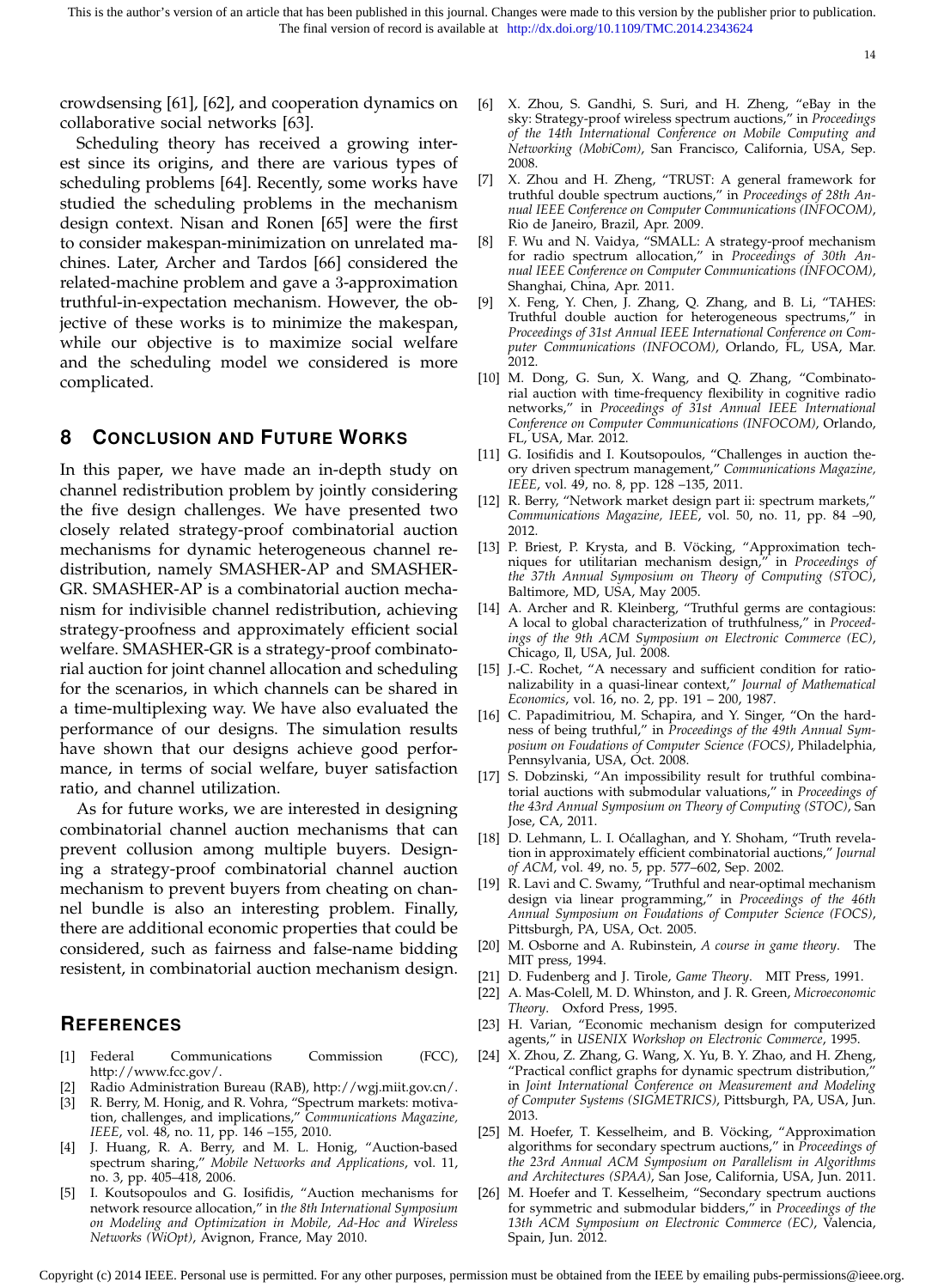- [27] W. Vickrey, "Counterspeculation, auctions, and competitive sealed tenders," *The Journal of Finance*, vol. 16, no. 1, pp. 8– 37, 1961.
- [28] E. H. Clarke, "Multipart pricing of public goods," *Public Choice*, vol. 11, no. 1, pp. 17–33, 1971.
- [29] T. Groves, "Incentives in teams," *Econometrica: Journal of the Econometric Society*, vol. 41, no. 4, pp. 617–631, 1973.
- [30] M. R. Garey and D. S. Johnson, *Computers and Intractability; A Guide to the Theory of NP-Completeness*. W. H. Freeman & Co., 1990.
- [31] R. B. Myerson, "Optimal auction design," *Mathematics of operations research*, vol. 6, no. 1, pp. 58–73, 1981.
- [32] B. Sundararaman, U. Buy, and A. D. Kshemkalyani, "Clock synchronization for wireless sensor networks: A survey," *Elsevier Ad Hoc Networks*, vol. 3, no. 3, pp. 281–323, 2005.
- [33] J. So and N. H. Vaidya, "Multi-channel mac for ad hoc networks: handling multi-channel hidden terminals using a single transceiver," in *Proceedings of the 5th ACM Symposium on Mobile Ad Hoc Networking and Computing (MobiHoc)*, Tokyo, Japan, May 2004.
- [34] J. Lee and S. Leyffer, *Mixed integer nonlinear programming*. Springer, 2011.
- [35] M. Félegyházi, M. Čagalj, S. S. Bidokhti, and J.-P. Hubaux, "Non-cooperative multi-radio channel allocation in wireless networks," in *Proceedings of 26th Annual IEEE Conference on Computer Communications (INFOCOM)*, Anchorage, Alaska, USA, May 2007.
- [36] F. Wu, S. Zhong, and C. Qiao, "Globally optimal channel assignment for non-cooperative wireless networks," in *Proceedings of 27th Annual IEEE Conference on Computer Communications (INFOCOM)*, Phoenix, AZ, USA, Apr. 2008.
- [37] L. Gao and X. Wang, "A game approach for multi-channel allocation in multi-hop wireless networks," in *Proceedings of The 9th ACM Symposium on Mobile Ad Hoc Networking and Computing (MobiHoc)*, Hong Kong, China, Sep. 2008.
- [38] D. Yang, X. Fang, and G. Xue, "Channel allocation in noncooperative multi-radio multi-channel wireless networks," in *Proceedings of 31st Annual IEEE International Conference on Computer Communications (INFOCOM)*, Orlando, FL, USA, Mar. 2012.
- [39] X. Chen and J. Huang, "Game theoretic analysis of distributed spectrum sharing with database," in *Proceedings of The 33rd International Conference on Distributed Computing Systems (ICDCS)*, Philadelphia, USA, Jul. 2012.
- [40] -, "Spatial spectrum access game: nash equilibria and distributed learning," in *Proceedings of the 13th ACM Symposium on Mobile Ad Hoc Networking and Computing (MobiHoc)*, Hilton Head, USA, June 2012.
- [41] G. Kasbekar and S. Sarkar, "Spectrum pricing games with random valuations of secondary users," *IEEE Journal on Selected Areas in Communications*, vol. 30, no. 11, pp. 2262–2273, 2012.
- [42] ——, "Spectrum pricing games with spatial reuse in cognitive radio networks," *IEEE Journal on Selected Areas in Communications*, vol. 30, no. 1, pp. 153 –164, 2012.
- [43] G. S. Kasbekar and S. Sarkar, "Spectrum pricing games with bandwidth uncertainty and spatial reuse in cognitive radio networks," in *Proceedings of The 11th ACM Symposium on Mobile Ad Hoc Networking and Computing (MobiHoc)*, Chicago, IL, USA, Sep. 2010.
- [44] S.-S. Byun, I. Balashingham, A. Vasilakos, and H.-N. Lee, "Computation of an equilibrium in spectrum markets for cognitive radio networks," *IEEE Transactions on Computers*, vol. 63, no. 2, pp. 304–316, Feb 2014.
- [45] T. Jiang, H. Wang, and A. Vasilakos, "Qoe-driven channel allocation schemes for multimedia transmission of prioritybased secondary users over cognitive radio networks," *Selected Areas in Communications, IEEE Journal on*, vol. 30, no. 7, pp. 1215–1224, August 2012.
- [46] P. Duarte, Z. Fadlullah, A. Vasilakos, and N. Kato, "On the partially overlapped channel assignment on wireless mesh network backbone: A game theoretic approach," *Selected Areas in Communications, IEEE Journal on*, vol. 30, no. 1, pp. 119–127, January 2012.
- [47] D. Lopez-Perez, X. Chu, A. Vasilakos, and H. Claussen, "Power minimization based resource allocation for interference mitigation in ofdma femtocell networks," *IEEE Journal*

*on Selected Areas in Communications*, vol. 32, no. 2, pp. 333–344, February 2014.

- [48] ——, "On distributed and coordinated resource allocation for interference mitigation in self-organizing lte networks," *IEEE/ACM Transactions on Networking*, vol. 21, no. 4, pp. 1145– 1158, Aug 2013.
- [49] L. Deek, X. Zhou, K. Almeroth, and H. Zheng, "To preempt or not: Tackling bid and time-based cheating in online spectrum auctions," in *Proceedings of 30th Annual IEEE Conference on Computer Communications (INFOCOM)*, Shanghai, China, Apr. 2011.
- [50] Y. Chen, P. Lin, and Q. Zhang, "LOTUS: Location-aware online truthful double auction for dynamic spectrum access," in *Proceedings of the 8th IEEE International Symposium on New Frontiers in Dynamic Spectrum Access Networks (DySPAN)*, McLean, VA, USA, Apr 2014.
- [51] P. Xu, S. Wang, and X.-Y. Li, "SALSA: Strategyproof online spectrum admissions for wireless networks," *IEEE Transactions on Computers*, vol. 59, no. 12, pp. 1691 –1702, 2010.
- [52] X. Zhou and H. Zheng, "Breaking bidder collusion in largescale spectrum auctions," in *Proceedings of The 11th ACM Symposium on Mobile Ad Hoc Networking and Computing (MobiHoc)*, Chicago, IL, USA, Sep. 2010.
- [53] J. Jia, Q. Zhang, Q. Zhang, and M. Liu, "Revenue generation for truthful spectrum auction in dynamic spectrum access, in *Proceedings of The 10th ACM Symposium on Mobile Ad Hoc Networking and Computing (MobiHoc)*, New Orleans, LA, USA, Sep. 2009.
- [54] D. Buchfuhrer, S. Dughmi, H. Fu, R. Kleinberg, E. Mossel, C. Papadimitriou, M. Schapira, Y. Singer, and C. Umans, "Inapproximability for VCG-based combinatorial auctions," in *Proceedings of the 21st Annual ACM-SIAM Symposium on Discrete Algorithms (SODA)*, Austin, Texas, USA, Jan. 2010.
- [55] Y. Bartal, R. Gonen, and N. Nisan, "Incentive compatible multi unit combinatorial auctions," in *Proceedings of the 9th Conference on Theoretical Aspects of Rationality and Knowledge (TARK)*, Bloomington, Indiana, USA, June 2003.
- [56] A. Mu'alem and N. Nisan, "Truthful approximation mechanisms for restricted combinatorial auctions," *Games and Economic Behavior*, vol. 64, no. 2, pp. 612 – 631, 2008.
- [57] B. Vöcking, "A universally-truthful approximation scheme for multi-unit auctions," in *Proceedings of the 23rd Annual ACM-SIAM Symposium on Discrete Algorithms (SODA)*, Kyoto, Japan, Jan. 2012.
- [58] E. Zurel and N. Nisan, "An efficient approximate allocation algorithm for combinatorial auctions," in *Proceedings of the 3rd ACM Symposium on Electronic Commerce (EC)*, Tampa, Florida, USA, Oct. 2001.
- [59] H. Zhang, B. Li, H. Jiang, F. Liu, A. Vasilakos, and J. Liu, "A framework for truthful online auctions in cloud computing with heterogeneous user demands," in *Proceedings of 32nd IEEE International Conference on Computer Communications (IN-FOCOM)*, Turin, Italy, Apr. 2013.
- [60] W. Shi, L. Zhang, C. Wu, Z. Li, and F. C. Lau, "An online auction framework for dynamic resource provisioning in cloud computing," in *Joint International Conference on Measurement and Modeling of Computer Systems (SIGMETRICS)*, Austin, Texas, USA, Jun. 2014.
- [61] Z. Feng, Y. Zhu, Q. Zhang, and L. Ni, "TRAC: Truthful auction for location-aware collaborative sensing in mobile crowdsourcing," in *Proceedings of the 33rd IEEE International Conference on Computer Communications (INFOCOM)*, Toronto, Canada, Apr. 2014.
- [62] D. Yang, G. Xue, X. Fang, and J. Tang, "Crowdsourcing to smartphones: Incentive mechanism design for mobile phone sensing," in *Proceedings of the 18th International Conference on Mobile Computing and Networking (MobiCom)*, Istanbul, Turkey, Aug. 2012.
- [63] G. Wei, P. Zhu, A. Vasilakos, Y. Mao, J. Luo, and Y. Ling, "Cooperation dynamics on collaborative social networks of heterogeneous population," *IEEE Journal on Selected Areas in Communications*, vol. 31, no. 6, pp. 1135–1146, June 2013.
- [64] P. Brucker, *Scheduling Algorithms*. Springer, 2007.
- [65] N. Nisan and A. Ronen, "Algorithmic mechanism design," *Games and Economic Behavior*, vol. 35, pp. 166–196, 2001.
- [66] A. Archer and E. Tardos, "Truthful mechanisms for oneparameter agents," in *Proceedings of the 42nd Annual Symposium*